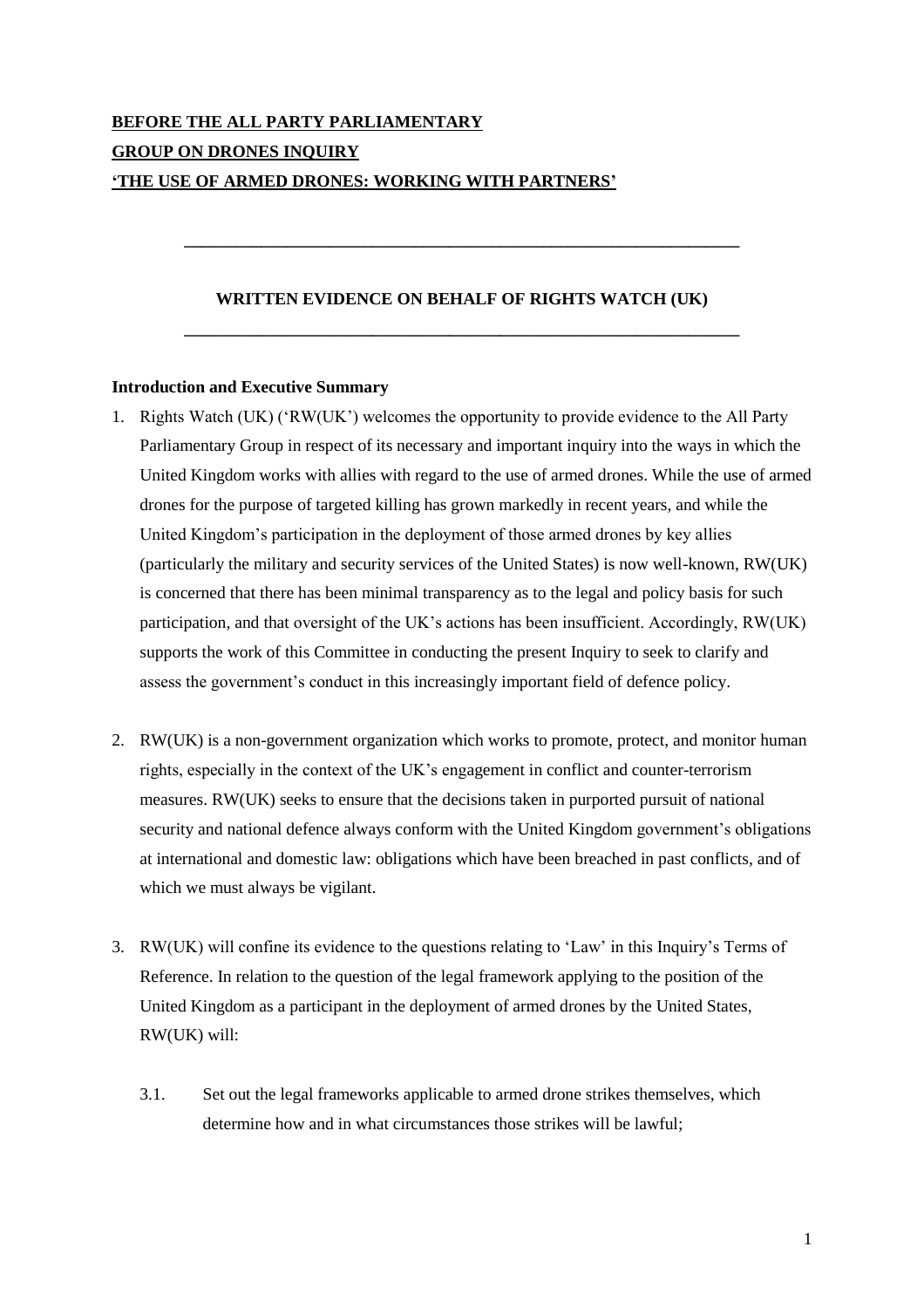- 3.2. Set out the position, at international law, on the attribution of responsibility for any such unlawful drone strike carried out by a primary State, such as the United States, of a State, such as the United Kingdom, which participates in the primary State's conduct. In this regard, four different bases of responsibility for assistance will be considered, namely:
	- 3.2.1. Responsibility for aiding or assisting another State in knowledge of the circumstances of the unlawful act, as set out in Article 16 of the International Law Commission's ('ILC') Articles on the Responsibility of States for Internationally Wrongful Acts ('the ASR'), $<sup>1</sup>$  which reflects customary</sup> international law;
	- 3.2.2. Responsibility for rendering aid or assistance in maintaining a situation by which another State commits a serious breach of a *jus cogens* norm of international law and/or failure to cooperate to bring to an end such breach, as set out in Articles 40 and 41 ASR, which reflect customary international law; and
	- 3.2.3. Responsibility for an unlawful act of aggression under customary international law, the unlawful act being the practical assistance provided by the United Kingdom allowing another State to use British territory for the perpetration of acts of aggression; and
	- 3.2.4. Responsibility under international human rights law for actions taken which expose individuals to a foreseeable real risk of breaches of their human rights, even if those breaches are carried out by other States outside the territorial jurisdiction of the UK; and
- 3.3. Consider these rules in light of the information currently available with respect to the United States' conduct of armed drone strikes, and the UK's knowledge of, and participation in, the same.

#### **Applicable International Legal Frameworks**

 $\mathbf{1}$ <sup>1</sup> United Nations General Assembly, UNGA Resolution No 56/83 on the Responsibility of States for Internationally Wrongful Acts (28 January 2002), UN Doc. A/RES/56/83 ('ASR').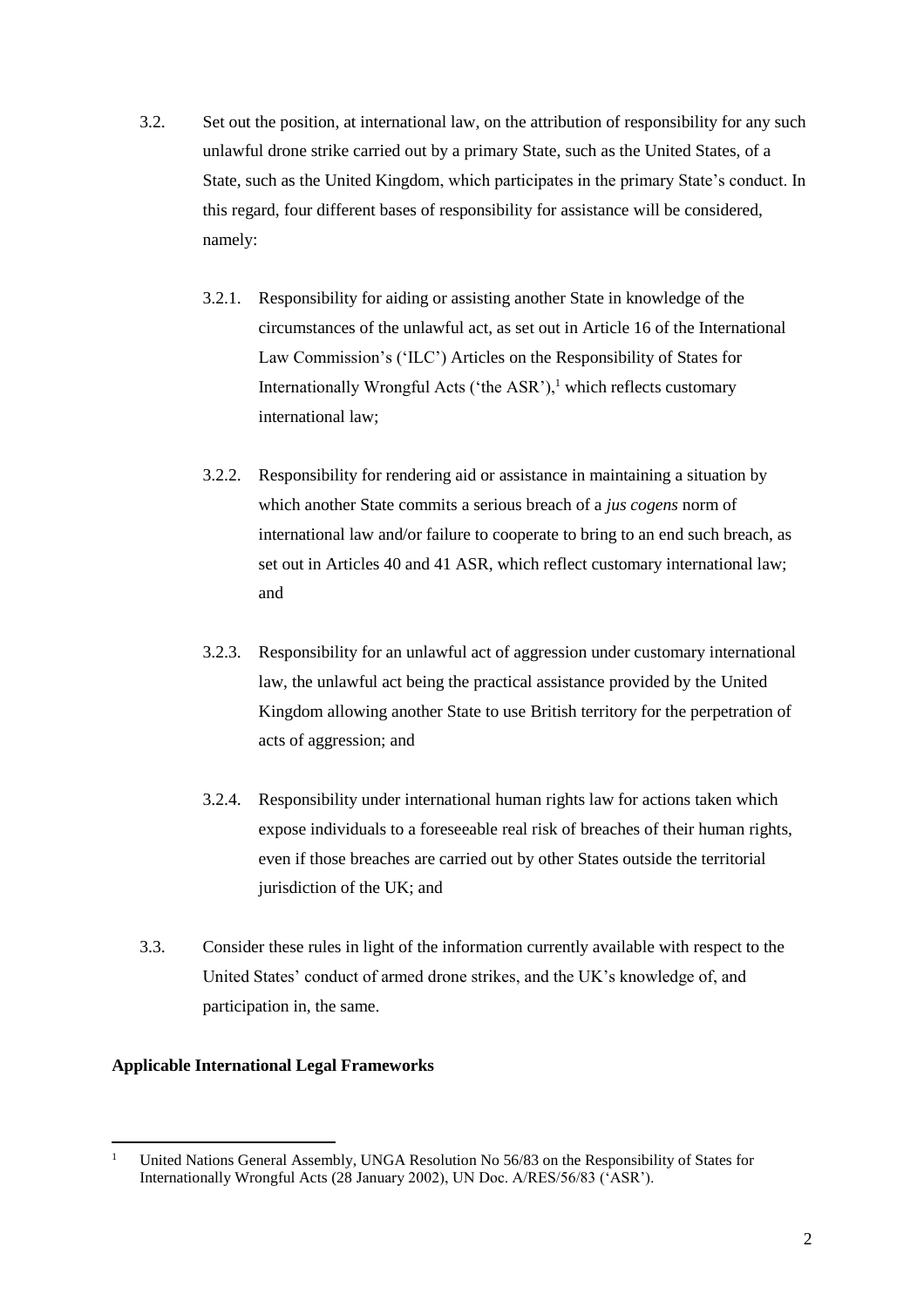- 4. The lawfulness of any action taken by the United Kingdom in participating in, and providing assistance to, other States' armed drone programmes obviously depends, in large part, upon the lawfulness of those States' use of drones. While there is no absolute prohibition on the use of armed drones in international law, as noted by the then United Nations Secretary General, Ban Ki-Moon, *'the use of armed drones – like any other weapon – should be subject to long-standing rules of international law*.<sup>2</sup> Those long-standing rules comprise the overlapping frameworks of:
	- 4.1. The law on the use of force (the *jus ad bellum*), which governs the use of force by States outside their own territories;
	- 4.2. International humanitarian law (the *jus in bello*), which governs conduct within the scope of an armed conflict; and
	- 4.3. International human rights law, which applies where public authorities take action which has an impact on the rights of individuals (including targets and civilians in conflict).

## *Law on the Use of Force*

5. The starting point with respect to the use of force by a State outside its own territory is that such action is unlawful, subject to narrow exceptions. This principle, part of customary international law,<sup>3</sup> is set out in Article 2(4) of the Charter of the United Nations,<sup>4</sup> ratified by the United States and the UK. Article 2(4) of the Charter provides that *'[a]ll Members shall refrain in their international relations from the threat or use of force against the territorial integrity or political independence of any State, or in any other manner inconsistent with the Purposes of the United Nations*.'

## Consent

6. As the prohibition is expressed in terms of a restriction on the threat or use of force *'against the territorial integrity or political independence*' of another State, it has long been recognized that the prohibition will *not* apply in circumstances where one State *consents* to the use of force by another within its territory, since action consistent with that consent conforms with, rather than goes against, the consenting State's integrity and independence. As the draft report of the

 $\overline{a}$ <sup>2</sup> Ban Ki-Moon, UN Secretary General, Speech at National University of Science and Technology, Islamabad, Pakistan (13 August 2013), cited in Amnesty International, *Will I Be Next? US Drone Strikes in Pakistan* (October 2013).

<sup>3</sup> See the statement of the Permanent Court of International Justice that *'the first and foremost restriction imposed by international law upon a State is that – failing the existence of a permissive rule to the contrary – it may not exercise its power in any form in the territory of another State*:' *The Case of the SS Lotus (France v Turkey)* 1927 PCIJ (ser A) No 10, p18.

<sup>4</sup> United Nations, Charter of the United Nations (1945) 1 UNTS XVI ('UN Charter'), Article 2(4).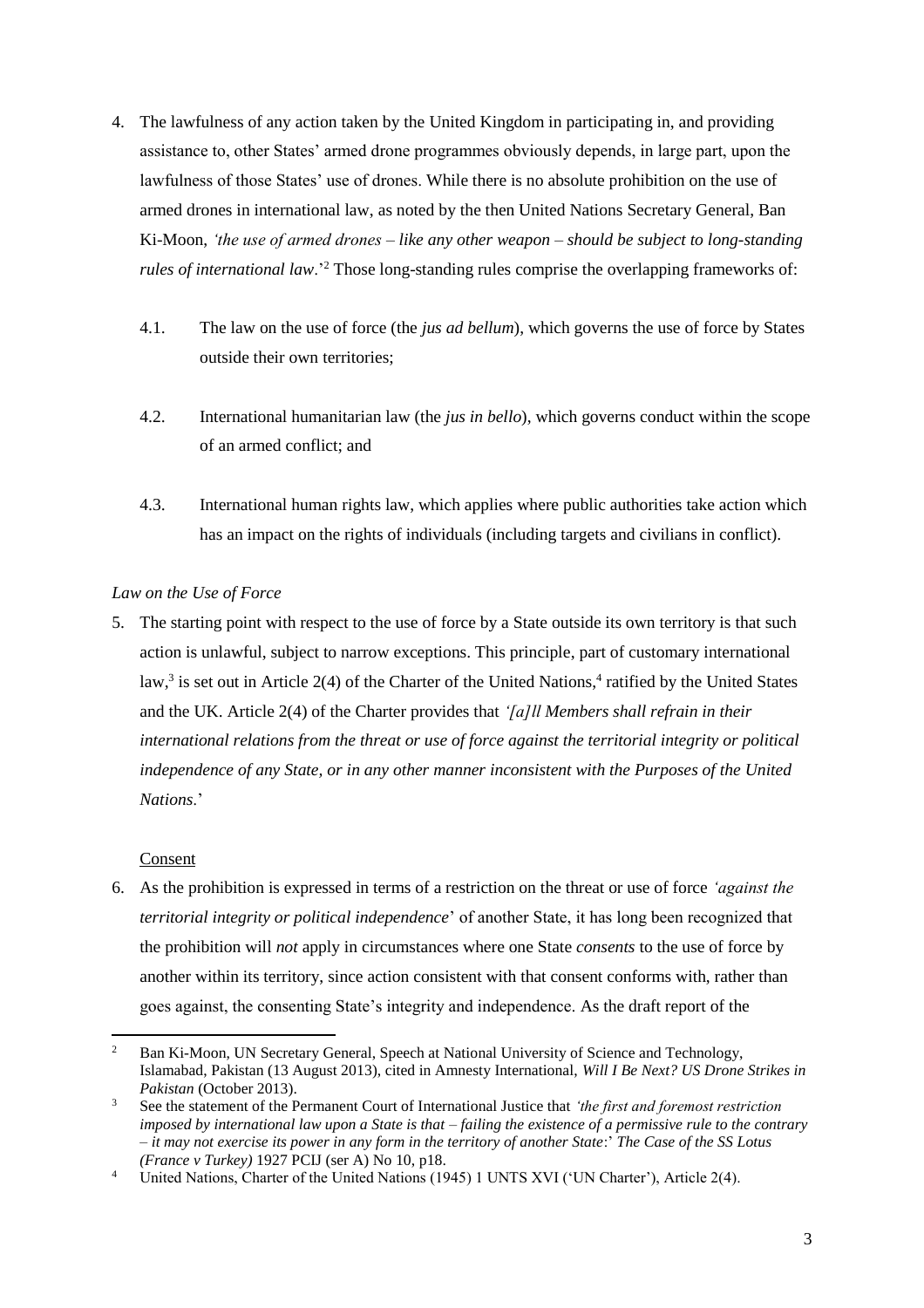International Law Association's Use of Force Committee notes, consent is to be distinguished from categories of *'excused violations*' of sovereignty (such as self-defence and actions authorized by the UN Security Council under Chapter VII of the UN Charter), since *'consent involves no violation of State sovereignty* ab initio.'<sup>5</sup> The basic principle that the valid consent by a State to an action which would, but for the consent, have been unlawful is also recognized in the ASR, Article 20 of which provides that:

*'Valid consent by a State to the commission of a given act by another State precludes the wrongfulness of that act in relation to the former State to the extent that the act remains within the limits of that consent*.'<sup>6</sup>

- 7. The ILC Commentary on Article 20 notes that this is a *'basic international law principle*,'<sup>7</sup> and consent has certainly been relied upon to justify the use of force on many occasions following the Second World War without international condemnation, suggesting that the rule forms part of customary international law. <sup>8</sup> As the ILC Commentary notes, however, there are a series of factors which affect the question of whether, in a given case, *'valid consent*' as required has been provided by a State with respect to an otherwise unlawful act. These include: whether the agent giving consent was authorized to do so on behalf of the State (which involves a consideration of the legitimacy of the government giving consent);<sup>9</sup> whether the consent was vitiated by coercion;<sup>10</sup> whether the use of force is within the limits of the consent;<sup>11</sup> and whether the act is of a type that can never validly be consented to, such as the breach of a preemptory norm.<sup>12</sup>
- 8. RW(UK) notes that, with respect to armed drone strikes carried out by the United States in recent years, the governments of Pakistan, Yemen, and Somalia all originally provided consent to the intervention of the United States. But the consent of Pakistan has since been withdrawn, and

<sup>12</sup> ILC Commentary to Article 20, [7].

 5 International Law Association, Committee on the Use of Force, Draft Report on Aggression and the Use of Force (Washington Conference, 2014), [B.4].

<sup>&</sup>lt;sup>6</sup> ASR, Article 20.

<sup>7</sup> International Law Commission, 'Draft Articles on the Responsibility of States for Internationally Wrongful Acts, with commentaries' [2001-II(2)] *Yearbook of the International Law Commission* ('ILC Commentary'), ILC Commentary on Article 20, [1].

<sup>8</sup> See: Gray, *International Law and the Use of Force* (3<sup>rd</sup> ed, 2008), pp84-87, which refers to State practice in respect of interventions by France in Gabon (1964), Chad (1968), Côte d'Ivoire (2002), by the United Kingdom in Tanganyika, Uganda, and Kenya (1964), and Senegal in Guinea-Bissau (1998).

<sup>9</sup> ILC Commentary to Article 20, [5].

<sup>&</sup>lt;sup>10</sup> For example, the Austrian consent to the *Anschluss* of 1938, which even if consented to, would have been coerced under the threat of annexation. See the consideration of this issue by the Nuremberg Tribunal, 'International Military Tribunal (Nuremberg), Judgment and Sentences, October 1, 1946, Judgment' reprinted in (1947) 41(1) *American Journal of International Law* 172, 192-194. See also, ILC Commentary to Article 20, [4].

<sup>11</sup> See: *Armed Activities on the Territory of the Congo (Democratic Republic of Congo v Uganda*), ICJ Rep (2005) 168 *('DRC v Uganda*'), [105].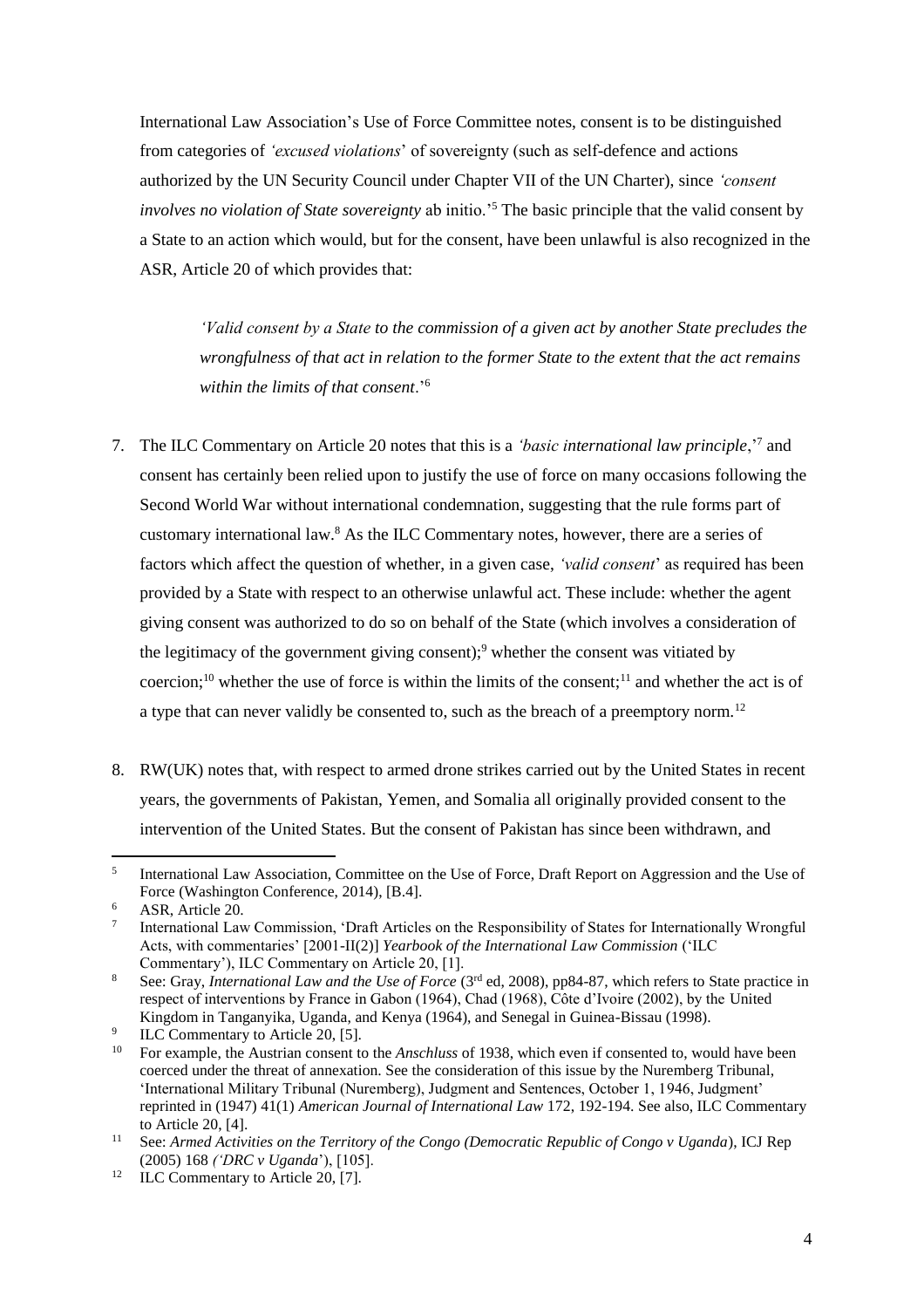given the fragility of government control in both Yemen and Somalia, the consent of those regimes does not provide a firm basis<sup>13</sup> for the lawfulness of the United States' intervention in those States by way of armed drone strikes.<sup>14</sup> Any reliance by the United States on the consent of Pakistan, Yemen, and Somalia as the lawful basis for its use of armed drones in the territories of those States needs to be treated with scepticism, and the United Kingdom must be aware that, where it provides assistance to such strikes, it may well be assisting in actions which do not conform with international law.

#### Self-defence

9. Absent consent of the State in whose territory the use of force occurs, there are two exceptions to the prohibition on the use of force: action taken in self-defence; and action taken pursuant to authorization by the UN Security Council. As for self-defence, Article 51 of the UN Charter provides that:

> *'Nothing in the present Charter shall impair the inherent right of individual or collective self-defence if an armed attack occurs against a Member of the United Nations, until the Security Council has taken measures necessary to maintain international peace and security*.'<sup>15</sup>

10. As the International Court of Justice confirmed in the *Nicaragua* case, the reference in Article 51 to the *'inherent right*' of self-defence indicates that *'customary international law continues to exist alongside treaty law*.'<sup>16</sup> While it would be wrong to consider the matter conclusively settled at international law, there is a significant body of legal opinion which relies on this *inherent right* to claim that States have a right to self-defence not only in circumstances where an attack *has already occurred*, but also a right to anticipatory self-defence where an armed attack is *imminent*. Indeed, the United Nations High-Level Panel on Threats, Challenges, and Change, in considering Article 51 in 2004, concluded that *'a threatened State, according to long established international law, can take military action as long as the threatened attack is imminent, no other means would deflect it and the action is proportionate*.'<sup>17</sup> Both the United States and the United Kingdom have

 $13$ <sup>13</sup> There is little clarity at international law on the question of whether *de jure* or *de facto* control is the determining factor of the legitimacy of a government: see, for instance, Gray, above n 8, p99.

<sup>&</sup>lt;sup>14</sup> See Byrne, 'Consent and the Use of Force: An Examination of "Intervention by Invitation" as a Basis for US Drone Strikes in Pakistan, Somalia, and Yemen' (2016) 3 *Journal on the Use of Force and International Law* 97.

<sup>&</sup>lt;sup>15</sup> UN Charter, Article 51.

<sup>16</sup> *Case Concerning Military and Paramilitary Activities In and Against Nicaragua (Nicaragua v United States) (Merits)* ICJ Rep (1986) 14 (*'Nicaragua* case'), [176].

<sup>&</sup>lt;sup>17</sup> Report of the High-Level Panel on Threats, Challenges, and Change addressed to the Secretary-General (1 December 2004), UN Doc. A/59/565 ('High-Level Panel Report'), [188].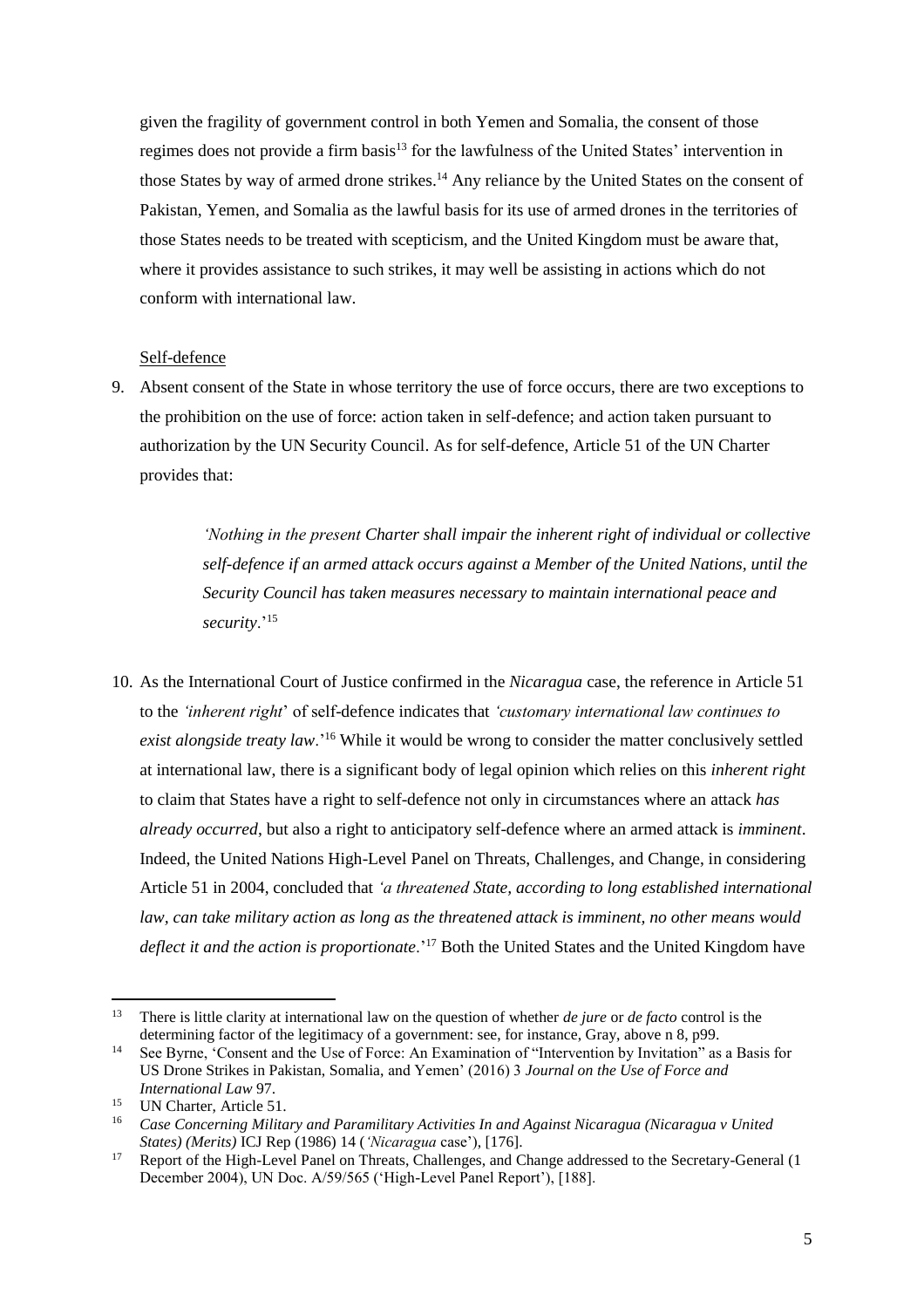long maintained this position.<sup>18</sup> In the UK, the then Attorney-General, Lord Goldsmith OC, stated in 2004 that *'international law permits the use of force in self-defence against an imminent attack*,'<sup>19</sup> a position reiterated by the current government in its response to the report of Parliament's Joint Committee on Human Rights on the government's policy on the use of drones for targeted killing.<sup>20</sup> Despite the agreement of the United States and United Kingdom and a number of other countries,<sup>21</sup> there remains serious debate internationally as to whether or not States are entitled, even in principle, to use force in self-defence in anticipation of an imminent armed attack.<sup>22</sup> Prof Crawford<sup>23</sup> has described the divide between the proponents and opponents of anticipatory self-defence as a *'long-standing controversy*.'<sup>24</sup> Eminent publicists are divided on the point,<sup>25</sup> and the ILC's ASR, when setting out circumstances which preclude wrongfulness on the part of a State, refers at Article 21 to actions taken in self-defence *'in conformity with the Charter of the United Nations*,' without expressly acknowledging actions being taken in *anticipation* of an armed attack. While recognizing that controversy, RW(UK) acknowledges that United Kingdom government policy will always proceed on the basis that anticipatory selfdefence is lawful. But RW(UK) considers that, given the uncertainty at international law as to the lawfulness of such action even in principle, it is always necessary for actions taken in such a vein to be subject to close scrutiny.

<sup>18</sup> <sup>18</sup> For the United States position, see: Office of the President of the United States, 'United States National Security Strategy' (September 2002), 15; and William Taft IV (the then State Department Legal Adviser), (2004) *Digest of United States Practice in International Law* 971.

<sup>&</sup>lt;sup>19</sup> Hansard, House of Lords, 21 April 2004, cols 369-371 (Lord Goldsmith QC); and Lord Goldsmith QC, 'Attorney-General's Advice on the Iraq War: Resolution 1441' (2005) 54(3) *International and Comparative Law Quarterly* 767.

<sup>&</sup>lt;sup>20</sup> House of Lords, House of Commons, Joint Committee on Human Rights, 'The Government's policy on the use of drones for targeted killing: Government Response to the Committee's Second Report of Session 2015-2016,' Fourth Report of Session 2016-17 (HL Paper 49, HC 747) (19 October 2016) ('JCHR Report on Government Response to Targeted Killing Report'). The Government's response to the original report is included as Appendix 1.

<sup>&</sup>lt;sup>21</sup> See, for instance, the statements of countries on the Secretary-General's 'In Larger Freedom' report, which endorsed anticipatory self-defence as lawful: Australian Statement, Plenary Exchange on the Secretary-General's Report 'In Larger Freedom' (7 April 2005); Israeli Ministry of Foreign Affairs, 'United Nations Reforms – Position Paper of the Government of Israel' (1 July 2005); and the Press Statement of the Japanese Ministry of Foreign Affairs (27 September 2002).

<sup>&</sup>lt;sup>22</sup> See, generally: Gray, *International Law and the Use of Force* (3<sup>rd</sup> ed, 2008), p160-165; and Brownlie, *Principles of Public International Law (Crawford ed, 8<sup>th</sup> ed, 2012), p750ff.* 

<sup>&</sup>lt;sup>23</sup> Currently Judge of the International Court of Justice, and formerly Whewell Professor of International Law, University of Cambridge, and Challis Professor of International Law, University of Sydney.

<sup>&</sup>lt;sup>24</sup> Brownlie, above n 22, p750.<br><sup>25</sup> In favour, see: Schochter, 'Tl

<sup>25</sup> In favour, see: Schachter, 'The Right of States to Use Armed Force' (1984) 82 *Michigan Law Review* 1620, 1633-64; Stone, *Of Law and Nations: Between Power Politics and Human Hopes* (1974), p3; Franck, 'When, If Ever, May States Deploy Military Force Without Prior Security Council Authorization?' (2001) 5 *Washington University Journal of Law & Policy* 68; Jennings and Watts, *Oppenheim's International Law* (9yj ed, 1992), Vol 1, p421; and Bowett, *Self-Defence in International Law* (1958), pp187-192. Against, see: Brownlie, *International Law and the Use of Force by States* (1963), pp257-61, 275-8, 366-7; D'Amato, *International Law: Process and Prospect* (1987); Lauterpacht, *Oppenheim's International Law* (7th ed, 1952), p156; Jessup, *A Modern Law of Nations* (1948), pp166-7; Rifaat, *International Aggression* (1974), p126; and Simma (ed), *The Charter of the United Nations: A Commentary* (2002), pp803-4.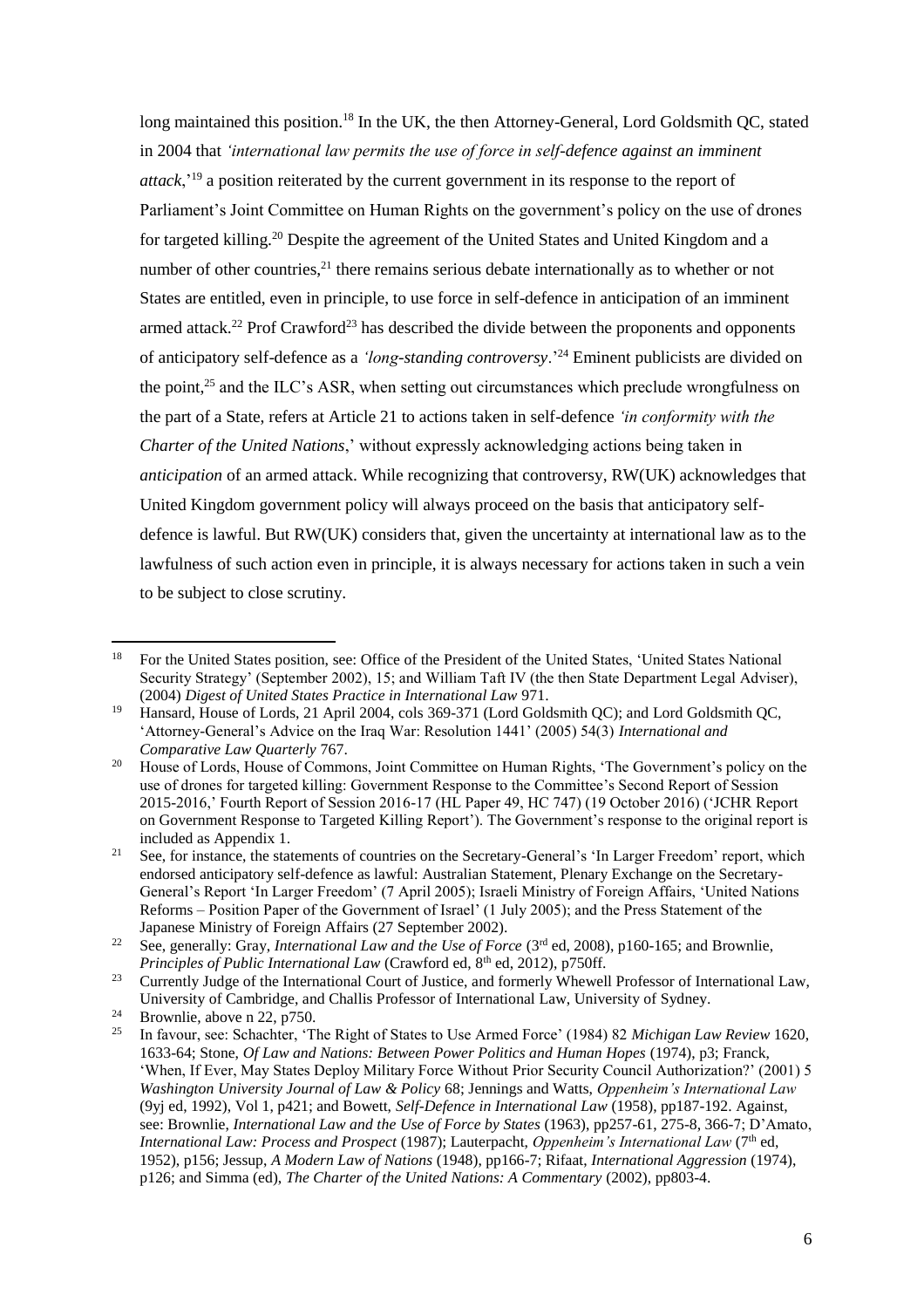- 11. Assuming that action taken in anticipation of an imminent armed attack is lawful, it is typically held that the criterion of *imminence* derives from the agreement between the United States and Great Britain in 1838-1842 as to the legal principles governing the British seizure and destruction of the vessel *Caroline* in American territory. According to the *Caroline* definition, action in anticipatory self-defence requires *'necessity of self-defence, instant, overwhelming, leaving no choice of means, and no moment for deliberation*.'<sup>26</sup> Roberto Ago, writing as the Special Rapporteur on State Responsibility in 1980, also described imminence in terms of temporal emergency, commenting: *'a State acting in self-defence … acts in response to an imminent danger – which must … be serious, immediate and incapable of being countered by other means.*<sup>27</sup> It is also instructive to note the International Court of Justice's approach to the criterion of *'imminent peril*,' which forms part of the international legal principle of *necessity*: <sup>28</sup> a principle which, in the non-military context, justifies action in response which would otherwise be unlawful. The Court considered the meaning of *'imminent peril*' in the *Gabcíkovo-Nagymaros Project* case, and stated that *'"imminence" is synonymous with "immediacy" or "proximity" and goes far beyond the concept of "possibility." As the International Law Commission emphasized in its commentary [to the ASR], the "extremely grave and imminent" peril must "have been a threat to the interest at the actual time*."'<sup>29</sup>
- 12. But while the criterion of *imminence* has traditionally been understood to require that an attack is temporally proximate, in recent years the United States and United Kingdom governments have openly questioned whether any temporal pressure is required at all.<sup>30</sup> Both governments have suggested instead that, when it comes to engagement with terrorists and non-State actors, other factors, such as the theoretical probability of an attack, the likely scale of injury, and the absence of other opportunities to take effective action, may be relied upon (to the exclusion of temporal factors) to designate attacks as imminent and thus may be relied upon to justify the anticipatory use of force in self-defence.<sup>31</sup> While a full discussion of the matter falls outside the scope of these submissions, RW(UK) notes that any use of force which is purportedly justified as an act of anticipatory self-defence, but where the attack against which it seeks to respond is not proximate

 $\overline{a}$ 

<sup>26</sup> *British and Foreign State Papers, 1840-1841* (1857), Vol 29, p1129.

<sup>27</sup> Ago, Special Rapporteur of the International law Commission on State Responsibility, Eighth Report on State Responsibility, Addendum, UN Doc. A/CN.4/318/Add.5-7, [88].

<sup>&</sup>lt;sup>28</sup> Under ASR, Article 25.

<sup>&</sup>lt;sup>29</sup> *Case Concerning the Gabcíkovo-Nagymaros Project (Hungary v Slovakia)* ICJ Rep (1997) 7, [54].<br><sup>30</sup> See Bt Han Japany Wright OC MD 'The Modern Law of Self Defense' (Speech delivered to Inter

See: Rt Hon Jeremy Wright QC MP, 'The Modern Law of Self-Defence' (Speech delivered to International Institute for Strategic Studies, London) (11 January 2017), available at: http://www.ejiltalk.org/the-modernlaw-of-self-defence/

<sup>&</sup>lt;sup>31</sup> These factors, and others, were proposed in the seminal article by Sir Daniel Bethlehem, 'Principles Relevant to the Scope of a State's Right to Self-Defense Against an Imminent or Actual Armed Attack by Non-State Actors' (2012) 106 *American Journal of International Law* 770.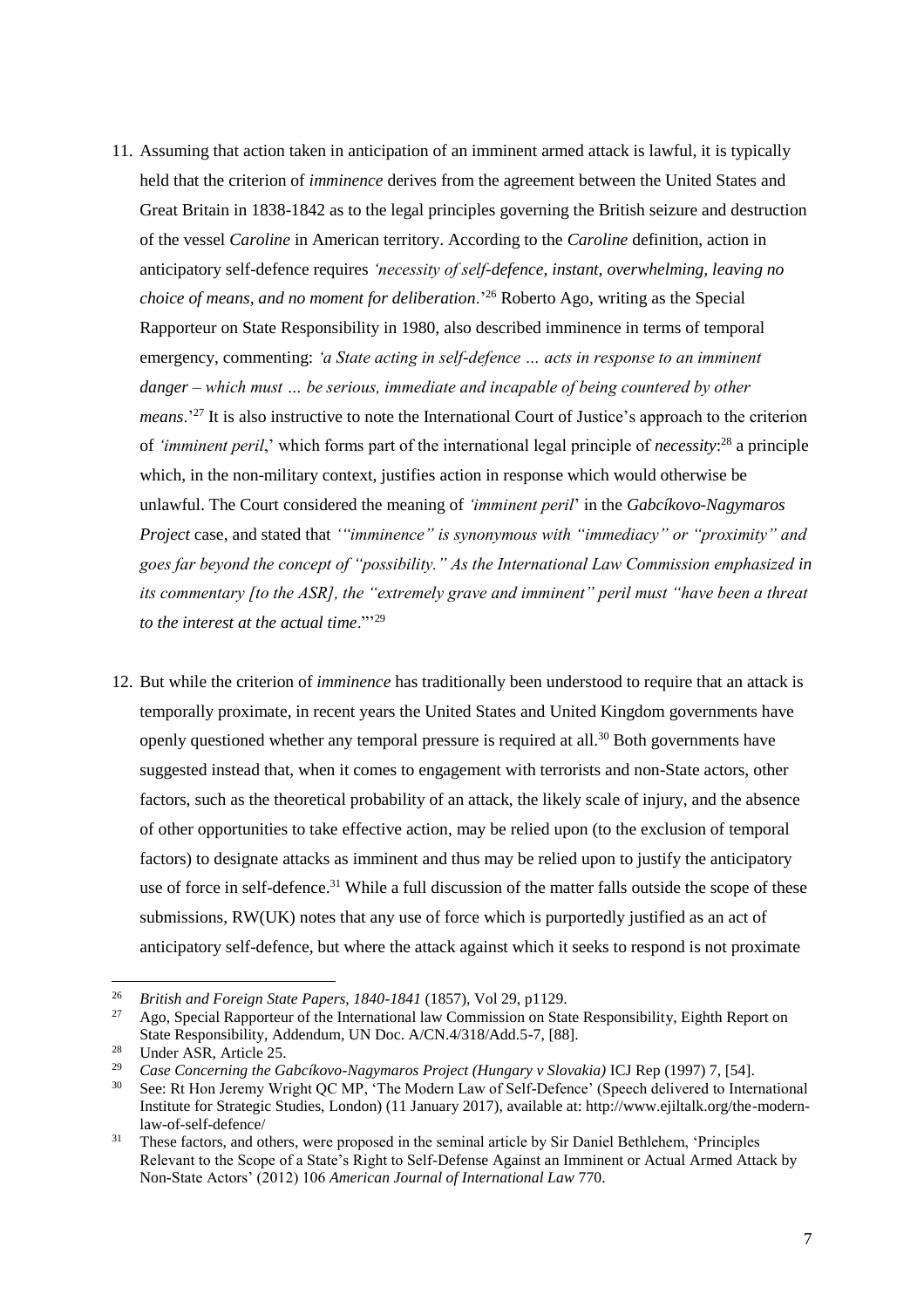in time (and thus is not *imminent* in the traditionally-understood sense), ought to be treated with a high degree of caution. <sup>32</sup> This is especially so where the United States, as part of the theory of global conflict, arrogates to itself the right to respond against non-State groups even where the actions of those groups merely form a generalized threat, rather than specific organized military activities of the sort which most readily fit the paradigm of an imminent armed attack justifying a necessary and proportionate armed response. There is simply no firm basis to conclude that a drone strike by the United States which was justified on a basis other than responding to a temporally-proximate specific threat would be lawful at international law. As a result, the United Kingdom faces the considerable risk that, where it assists in such an activity, it assists in a violation of international law.

## Specific Authorization

13. Turning to the second permissible basis for the use of force at international law, no United Nations Security Council authorization has been provided pursuant to Chapter VII of the UN Charter with respect to the use of armed drones. For the avoidance of doubt, as noted by the Joint Committee on Human Rights in its Report,<sup>33</sup> the UN Security Council Resolution 2249 (2015) on Islamic State in Iraq and the Levant ('ISIL')/Da'esh in Iraq and Syria is not a resolution made pursuant to Chapter VII and does not purport to authorize the use of force, whether by way of armed drone or otherwise.<sup>34</sup>

## *International Humanitarian Law*

14. International humanitarian law ('IHL'), also known as the 'law of war' or the 'law of armed conflict,' applies within the context of an existing armed conflict. A qualifying armed conflict may be classified as either an *international* armed conflict (between two or more States) or a *noninternational* armed conflict (a protracted period of armed violence between a State and one or more organized<sup>35</sup> non-State armed group).<sup>36</sup> For clarity, these definitions relate purely to the character of the participants in the conflict, rather than the territorial question of where the conflict is taking place: it may well be the case that a *non-international* armed conflict occurs in

l <sup>32</sup> Noting, as has been pointed out in a response to Bethlehem's article by Elizabeth Wilmshurst and Sir Michael Wood, that not even Sir Daniel himself considered that the principles he proposed reflect the current state of international law. See: Wilmshurst and Wood, 'Self-Defense Against Nonstate Actors: Reflections on the "Bethlehem Principles"' (2013) 107(2) *American Journal of International Law* 390, 392.

<sup>&</sup>lt;sup>33</sup> House of Lords and House of Commons Joint Committee on Human Rights, 'The Government's Policy on the Use of Drones for Targeted Killing' (Second Report of Session 2015-16) (HL Paper 141, HC 574) ('JCHR Targeted Killing Report'), Annex 1, [12].

<sup>&</sup>lt;sup>34</sup> United Nations Security Council, Resolution 2249 (2015), UN Doc. S/RES/2249 (20 November 2015).

<sup>35</sup> See the decision of the International Criminal Tribunal for the former Yugoslavia in *Prosecutor v Haradinaj et al (Appeal Judgment)*, IT-04-84-A (19 July 2010), [60].

<sup>36</sup> See the decision of the International Criminal Tribunal for the former Yugoslavia in *Prosecutor v Dusko Tadic (Appeal Judgment)*, IT-94-1-A (15 July 1999), [70].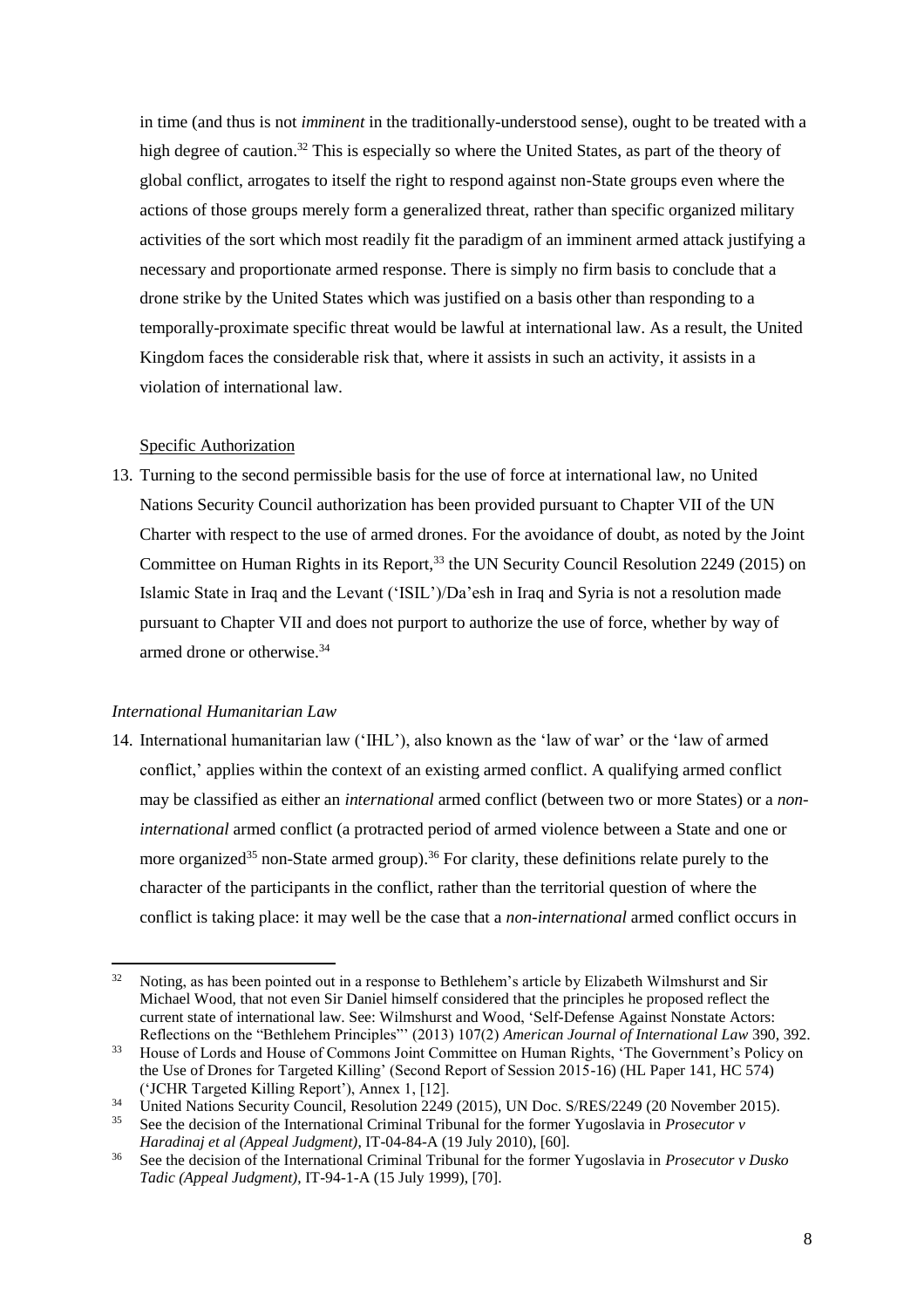territory which crosses State boundaries, but it is not rendered an *international* armed conflict unless a second State begins to take part.

- 15. As observed by the Joint Committee on Human Rights in its report on the government's policy on the use of drones for targeted killing, the United States has long maintained in the years since 9/11 that there exists a global non-international armed conflict with initially Al Qaida and latterly the ISIL/Da'esh, the reach of which extends across multiple territories.<sup>37</sup> This position is very controversial and has been widely criticized, with many, including the International Committee of the Red Cross ('ICRC'), taking the view that the disparate and poorly co-ordinated nature of terrorist groups carrying out attacks worldwide since 9/11 fail to display the degree of unified organization required to indicate a single party involved in a global non-international armed conflict.<sup>38</sup> The United Kingdom government has clarified that it does *not* adopt the United States position. In response to questioning in the Joint Committee hearings, the Secretary of State for Defence, the Rt Hon Sir Michael Fallon MP confirmed that the United Kingdom considers itself to be in a non-international armed conflict with ISIL/Da'esh *'in Iraq and Syria*' alone, and not in a *'generalized state of conflict'* more broadly (in for instance Yemen, Somalia, or Libya).<sup>39</sup> The Joint Committee welcomed the government's *'disavowal of the controversial US position [of a] global non-international armed conflict*,' concluding that this clarification of the United Kingdom position *'goes some way towards meetings concerns*' that the UK's willingness to use force internationally may be too broad.<sup>40</sup>
- 16. If the special rules of IHL do *not* apply to a set of actions, the actions are governed purely by international human rights law and the relevant domestic criminal law. The key distinction is, of course, that IHL allows much greater latitude for the use of fatal force than either international human rights law or any nation's domestic criminal law.
- 17. But IHL itself contains important limits to the use of force. Rules of IHL relevant to the use of drone strikes in a *non-international* armed conflict include the fundamental principle of distinction. That principle requires that a distinction be observed between military and civilian targets, and that civilians and civilian objects *must not be targeted* unless they *directly participate*

<sup>37</sup> <sup>37</sup> JCHR Targeted Killing Report, [3.50]-[3.51].

<sup>38</sup> International Committee of the Red Cross, 'International Humanitarian Law and the Challenges of Contemporary Armed Conflicts,' 31st International Conference of the Red Cross and Red Crescent (October 2011), 31IC/11/5.1.2, pp10-11.

 $39$  JCHR Targeted Killing Report, [3.52].

JCHR Targeted Killing Report, [3.53].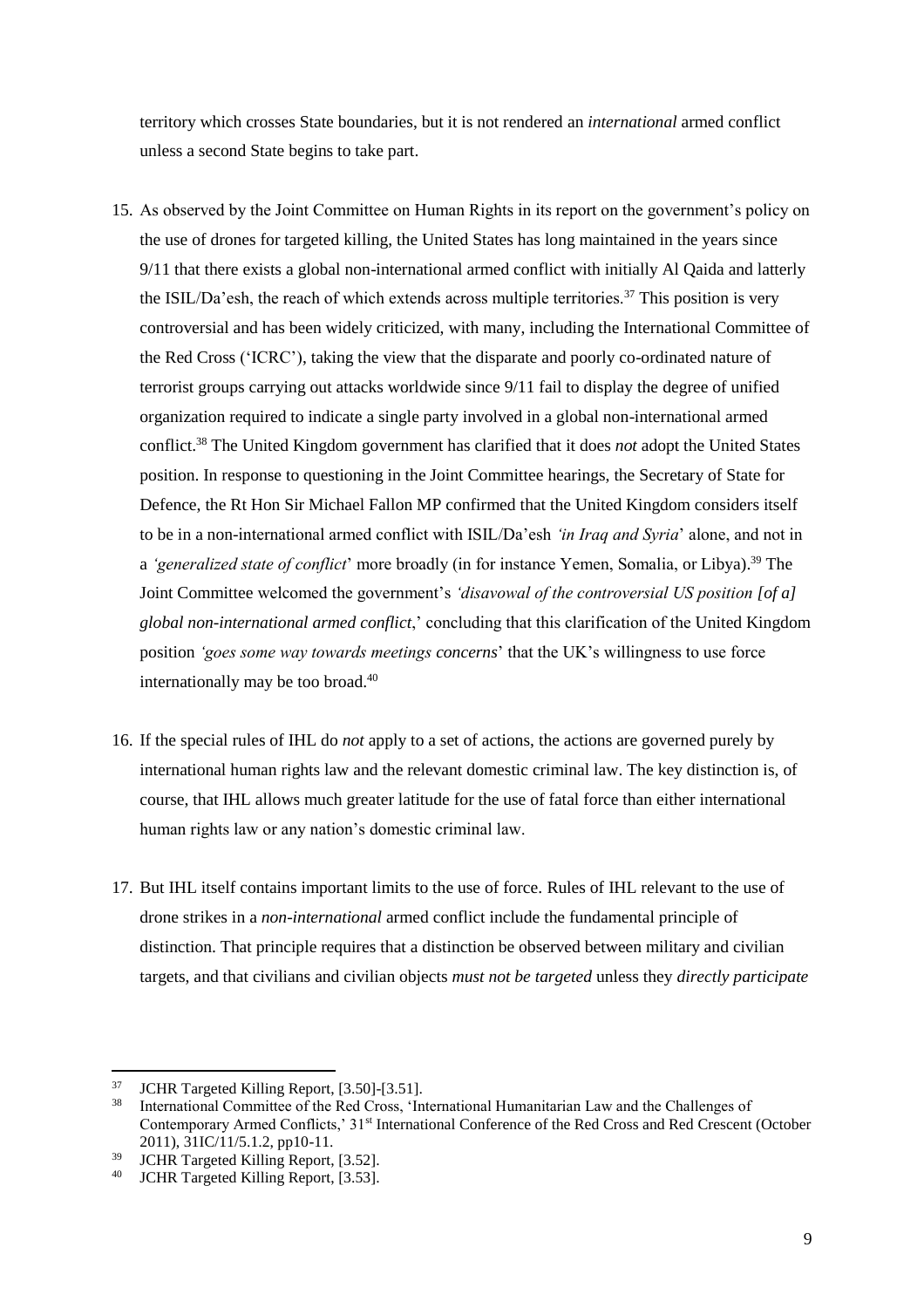*in hostilities*, and only during the period in which they so participate.<sup>41</sup> In addition to being part of States' Geneva Conventions treaty commitments, the principle of distinction in targeting is also accepted as part of customary international law.<sup>42</sup> According to the ICRC, a three-stage test applies to determine whether a civilian is *directly participating in hostilities*, thus exposing them to legitimate targeting.<sup>43</sup> Those three stages are: (a) that the act carried out must be likely to adversely affect either the military operations of a party to the armed conflict or persons or objects protected against attack; (b) that there must be a direct causal link between the act and the harm likely to result from the act; and (c) that the act must be specifically designed to directly cause the required harm in support of one party to the conflict or to the detriment of another.

- 18. While civilians who have (and can be demonstrated to have) formally joined an armed group such as ISIL/Da'esh would, under international humanitarian law, qualify as legitimate targets, the difficult questions at international law relate to those civilians who merely participate *from time to time* in ISIL/Da'esh activities, and what degree of causal link is required between the civilian's actions and the harm occurring. On these points, the approach advocated by the ICRC is restrictive: if civilians are not formally and continuously members of a belligerent group, those civilians only lose their immunity from attack *'for the duration of each specific act amounting to direct participation in hostilities*' and not more generally; <sup>44</sup> and *'direct causation should be understood as meaning that the harm in question must be brought about in one causal step*.'<sup>45</sup> On the ICRC view, the consequence of such rules is that, for example, persons involved only in *training* or *logistical support* for a non-State armed group are *not* legitimate targets for attack, nor are civilians who *have* directly participated in an attack, but have ceased to do so for the time being.
- 19. There is an element of controversy about those boundaries at international law,<sup>46</sup> but what can be said with safety is that, in launching drone strikes against potentially civilian targets, States must exercise a great degree of caution in proceeding and must do so only on compelling evidence of

 $41$ See: Protocol Additional to the Geneva Conventions of 12 August 1949 and Relating to the Protection of Victims of Non-International Armed Conflicts ('Additional Protocol II') (adopted 8 June 1977, entered into force 7 December 1978) 1125 UNTS 609, Articles 13(2)-(3).

<sup>42</sup> See: Boothby, *The Law of Targeting* (2012), p60-62 and pp441-442.

<sup>43</sup> International Committee of the Red Cross, *Interpretive Guidance on the Notion of Direct Participation in Hostilities under International Humanitarian Law* (2009) ('ICRC Interpretive Guidance'), p46.

<sup>44</sup> ICRC Interpretive Guidance, p70. <sup>45</sup> ICRC Interpretive Guidance, p53.

<sup>46</sup> See, for instance: Watkin, 'Opportunity Lost: Organised Armed Groups and the ICRC "Direct Participation in Hostilities" Interpretive Guidance' (2010) 42(3) *NYU Journal of International Law and Policy* 641; and Schmitt, 'Deconstructing Direct Participation in Hostilities: The Constitutive Elements' (2010) 42(3) *NYU Journal of International Law and Policy* 697.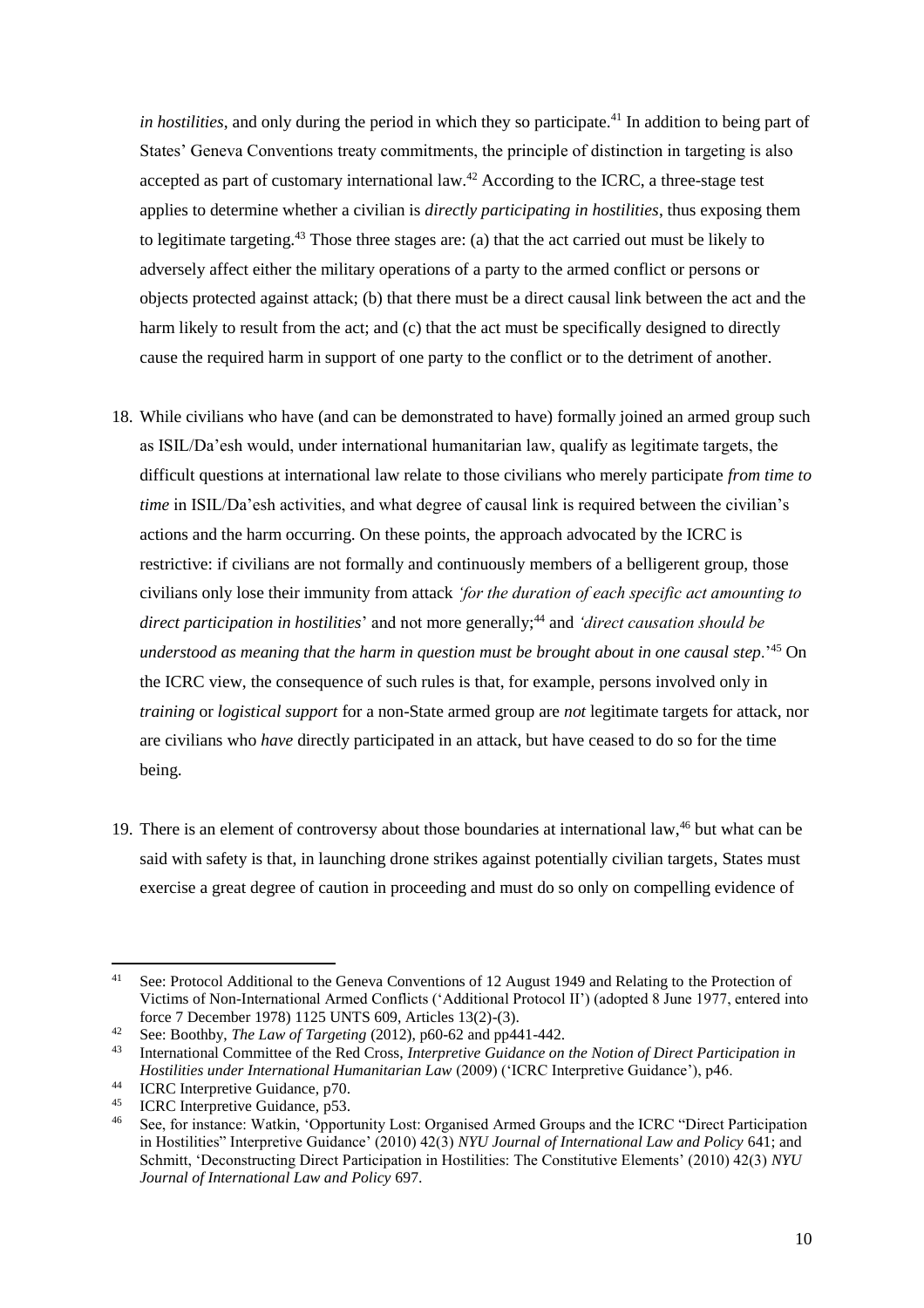direct participation of those civilian targets in hostilities.<sup>47</sup> Prof Heyns (the former United Nations Special Rapporteur on Extrajudicial, Summary or Arbitrary Executions) and Prof Akande<sup>48</sup> have recently argued that, where drones are used, there may be an even greater burden for a State to establish with certainty that a target in a *non-international* armed conflict is military rather than civilian:

*'because the technology and the way in which it is used in many cases make long-term surveillance possible. This means that more information is available about targets and more information can be made available than might otherwise be possible.*' 49

- 20. RW(UK) accordingly submits that, where the United States uses drone strikes it is obliged, by the rules of IHL, to ensure with the requisite degree of certainty that any strikes are only directed at non-civilian targets, and that there is a very low margin of error on this front, given the surveillance capacity that drone warfare affords them. Even assuming that drone strikes carried out by the United States are carried out subject to IHL (a contention which, outside the context of Iraq and Syria has no international support), for those strikes lawfully to observe the principle of distinction, they will need to be based on rigorous evidence as to the military nature of the targets which allows clear conclusions to be drawn that the target crosses the high threshold of direct participation in hostilities.
- 21. Against this standard, one of the controversial tactics long employed by the United States drone programme –*'signature strikes*' – raises serious concerns. *Signature strikes* – so named because they are targeted not at persons known to be participants in hostilities, but rather persons whose movements, location, or appearance/age bear the *'signature*' of typical participants in military activity – were first launched by during the George W Bush presidency, and continued throughout the Obama administration. These strikes have been subject to consistent criticism on the basis that the limited information on which they are based provides no guarantee that civilian casualties are avoided, as required under the IHL principle of distinction.<sup>50</sup> There are grounds therefore to conclude that the United States drone programme does not always adhere to standards of lawful targeting, something which, as well as violating the laws of war and illegally putting civilians at risk, raises substantial legal risks for its international partners, such as the UK.

<sup>47</sup>  $^{47}$  Boothby, above n 42, p158.

<sup>&</sup>lt;sup>48</sup> Professor of Public International Law, University of Oxford.<br><sup>49</sup> Houng, Akanda Hill Coutherna, and Changata, 'The Interna

Heyns, Akande, Hill-Cawthorne, and Chengeta, 'The International Law Framework Regulating the Use of Armed Drones,' (2016) 65(4) *International and Comparative Law Quarterly* 791, 813.

<sup>50</sup> See: Ackermann, 'US to Continue "Signature Strikes" on People Suspected of Terrorist Links,' *The Guardian* (1 July 2016), available at: https://www.theguardian.com/us-news/2016/jul/01/obama-continuesignature-strikes-drones-civilian-deaths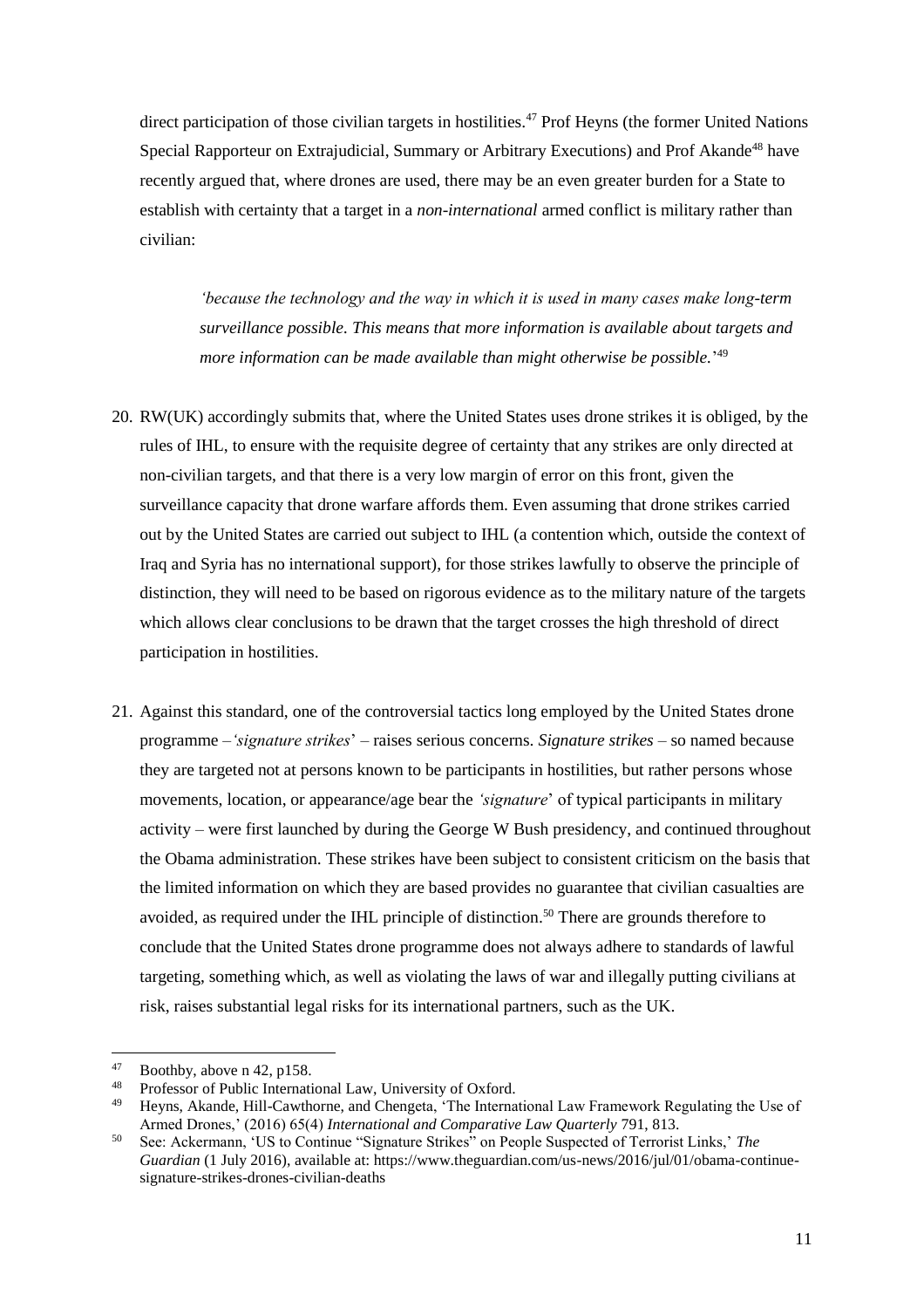- 22. Further, even if the targeting is lawful in principle, it must also be proportionate. IHL prohibits attacks which *'may be expected to cause incidental loss of civilian life, injury to civilians, damage to civilian objects, or a combination thereof, which would be excessive in relation to the concrete and direct military advantage anticipated*.'<sup>51</sup> This principle also requires all feasible precautions to be taken to gather information relating to possible casualties and military gains and to prevent or minimize incidental loss of civilian life,<sup>52</sup> an obligation which, again, becomes more acute where, as in drone warfare, a State has relatively greater information-gathering capacity than when involved in a firefight on the ground.
- 23. In light of these principles, United States drone strikes would only be lawful where IHL applies where it can be demonstrated that the United States has engaged in a searching examination of the relative risk to military and civilian objects in each instance. It is difficult to be conclusive as to the lawfulness of the drone strikes programme of the United States in circumstances where only minimal information is typically released about such strikes, hampering proportionality assessments. Certainly, though, prominent figures such as Ben Emmerson QC (the United Nations Special Rapporteur on the Promotion and Protection of Human Rights while Countering Terrorism)<sup>53</sup> and Prof O'Connell,<sup>54</sup> considering such information as is available, have concluded that the number of civilian casualties of the drone programme are *prima facie* disproportionate and call for detailed justification.

#### *International Human Rights Law*

24. Whether a situation is classed as an armed conflict governed by IHL or not, international human rights law will apply. The International Court of Justice has confirmed this on numerous occasions.<sup>55</sup> International human rights law sets out a general prohibition on the arbitrary deprivation of the right to life, both as enshrined in Article 6(1) of the International Covenant on

<sup>51</sup> <sup>51</sup> Protocol Additional to the Geneva Conventions of 12 August 1949, and Relating to the Protection of Victims of International Armed Conflicts ('Additional Protocol I') (adopted 8 July 1977, entered into force 7 December 1978) 1125 UNTS 3, Article 51(5)(b). See also UK Ministry of Defence, *The Manual of the Law of Armed Conflict* (2004, reprinted 2010) ('UK Manual'), [5.23.3].

<sup>&</sup>lt;sup>52</sup> Additional Protocol I, Article 57.<br> $53$  See: Ben Emmerson, Report of th

<sup>53</sup> See: Ben Emmerson, Report of the Special Rapporteur on the Promotion and Protection of Human Rights and Fundamental Freedoms while Countering Terrorism (10 March 2014), UN Doc. A/HRC/25/59 ('Emmerson Report').

<sup>54</sup> Professor of Law, University of Notre Dame Law School. See: O'Connell, 'Lawful Use of Combat Drones,' evidence presented to Congress of the United States, House of Representatives, Subcommittee on National Security and Foreign Affairs, Hearing: Rise of the Drones II: Examining the Legality of Unmanned Targeting (28 April 2010).

<sup>55</sup> See: *Legality of the Threat or Use of Nuclear Weapons (Advisory Opinion*) ICJ Rep (1996) 226 ('*Nuclear Weapons* opinon'), [25]; *Legal Consequences of the Construction of a Wall in the Occupied Palestinian Territory (Advisory Opinion)* ICJ Rep (2004) 136 (*'Wall* opinion'), [106]; and *DRC v Uganda*, [216].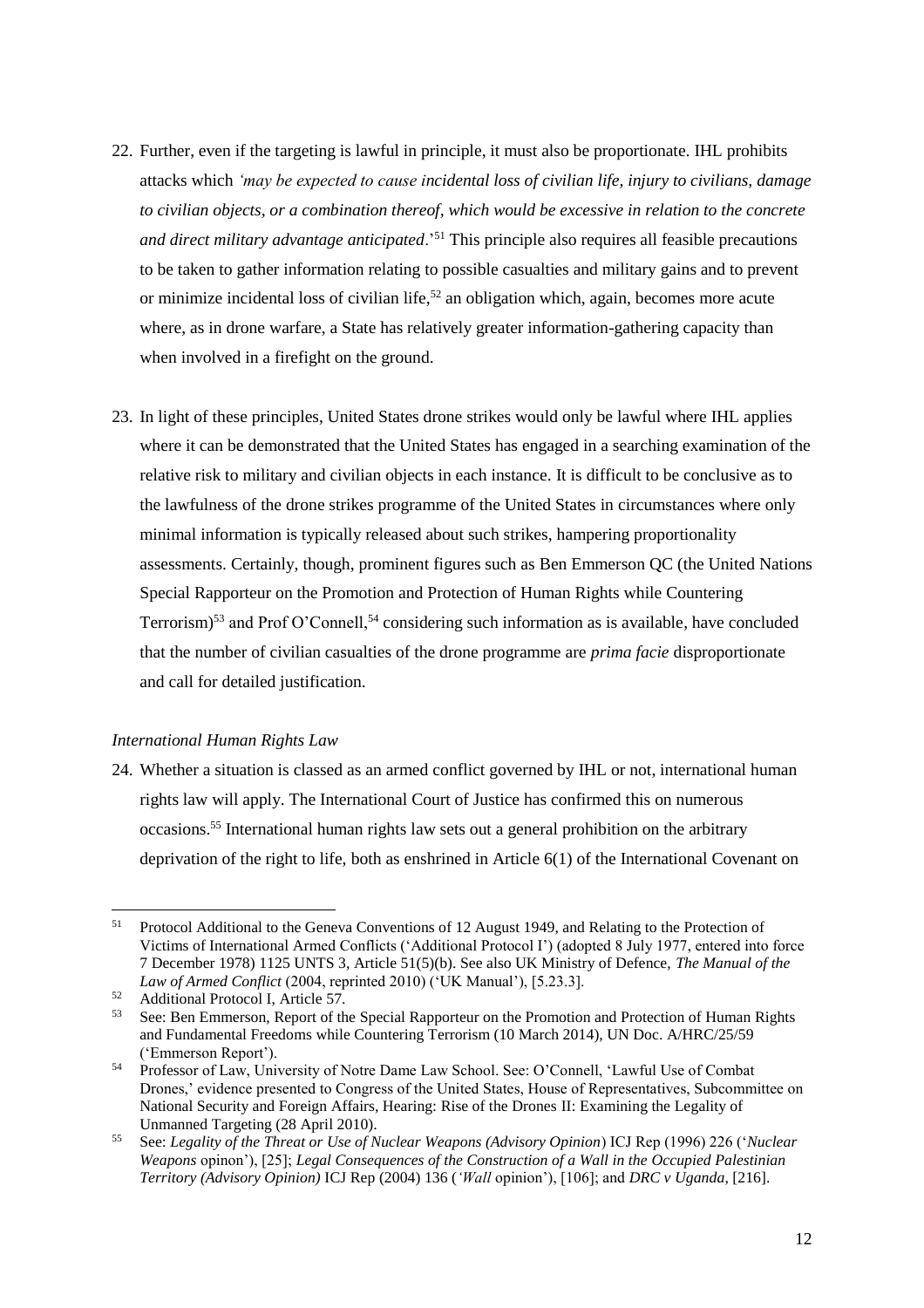Civil and Political Rights ('ICCPR'), <sup>56</sup> and as part of customary international law (which binds all States and is not subject to the jurisdictional limitations contained in specific human rights treaties).<sup>57</sup>

- 25. Further, the European Convention on Human Rights<sup>58</sup> also protects the right to life, but in a manner more stringent than the ICCPR. While the ICCPR bars *arbitrary* deprivation of life,<sup>59</sup> meaning that any action demonstrated to be non-arbitrary would be lawful, the European Convention approaches the issue from the other direction, prohibiting intentional deprivation of life and then providing only a limited list of lawful grounds for the deprivation of life. Those grounds are: *'the execution of a sentence of a court following … conviction of a crime for which this penalty is provided by law*' <sup>60</sup> and *'the use of force which is no more than absolutely necessary (a) in defence of any person from unlawful violence (b) in order to effect a lawful arrest or to prevent the escape of a person lawfully detained; (c) in action taken for the purpose of quelling a riot or insurrection*.'<sup>61</sup>
- 26. This difference is of some import. Where IHL and international human rights law *both* apply, the question of whether a deprivation of life is *'arbitrary*' or not will, as the International Court of Justice noted in the *Nuclear Weapons* advisory opinion, likely depend only on compliance with the requirements of IHL.<sup>62</sup> But logic suggests that the more stringent European Convention requirements cannot simply be disregarded if IHL applies and is complied with.<sup>63</sup> Obviously, the European Convention does not bind the United States, but its provisions bind the United Kingdom in all that it does, even where that lies in providing assistance to the United States (as set out in relation to complicity below).

 $\overline{a}$ <sup>56</sup> United Nations General Assembly, International Covenant on Civil and Political Rights (adopted 16 December 1966, entered into force 23 March 1976) 999 UNTS 171 ('ICCPR').

<sup>57</sup> United Nations Human Rights Committee, *General Comment 24* (2 November 1994), UN Doc. CCPR/C/21/Rev.1/Add.6, [10]. See also: ICRC, Online Database of Customary International Humanitarian Law, Rule 89, available at: https://ihl-databases.icrc.org/customary-ihl/eng/docs/v1\_rul\_rule89

<sup>58</sup> Council of Europe, European Convention for the Protection of Human Rights and Fundamental Freedoms, as amended by Protocols Nos 11 and 14 (adopted 4 November 1950, entered into force 3 September 1953) ETS 5 ('ECHR').

 $59$  ICCPR, Article 6(1).

 $60$  ECHR, Article 2(1). The death penalty is specifically endorsed as a non-arbitrary grounds for the deprivation of life also in ICCPR, Article 6(2).

 $^{61}$  ECHR, Article 2(2).

<sup>62</sup> *Nuclear Weapons* opinion, [25].

<sup>63</sup> See: Heyns et al, above n 49, 821-822. It is worth noting, however, that the European Court expressed deference to IHL requirements over European Convention requirements in the separate, but analogous, context of a violation of the prohibition on arbitrary detention in the case of *Hassan v United Kingdom* [2014] ECHR 1162 (Grand Chamber).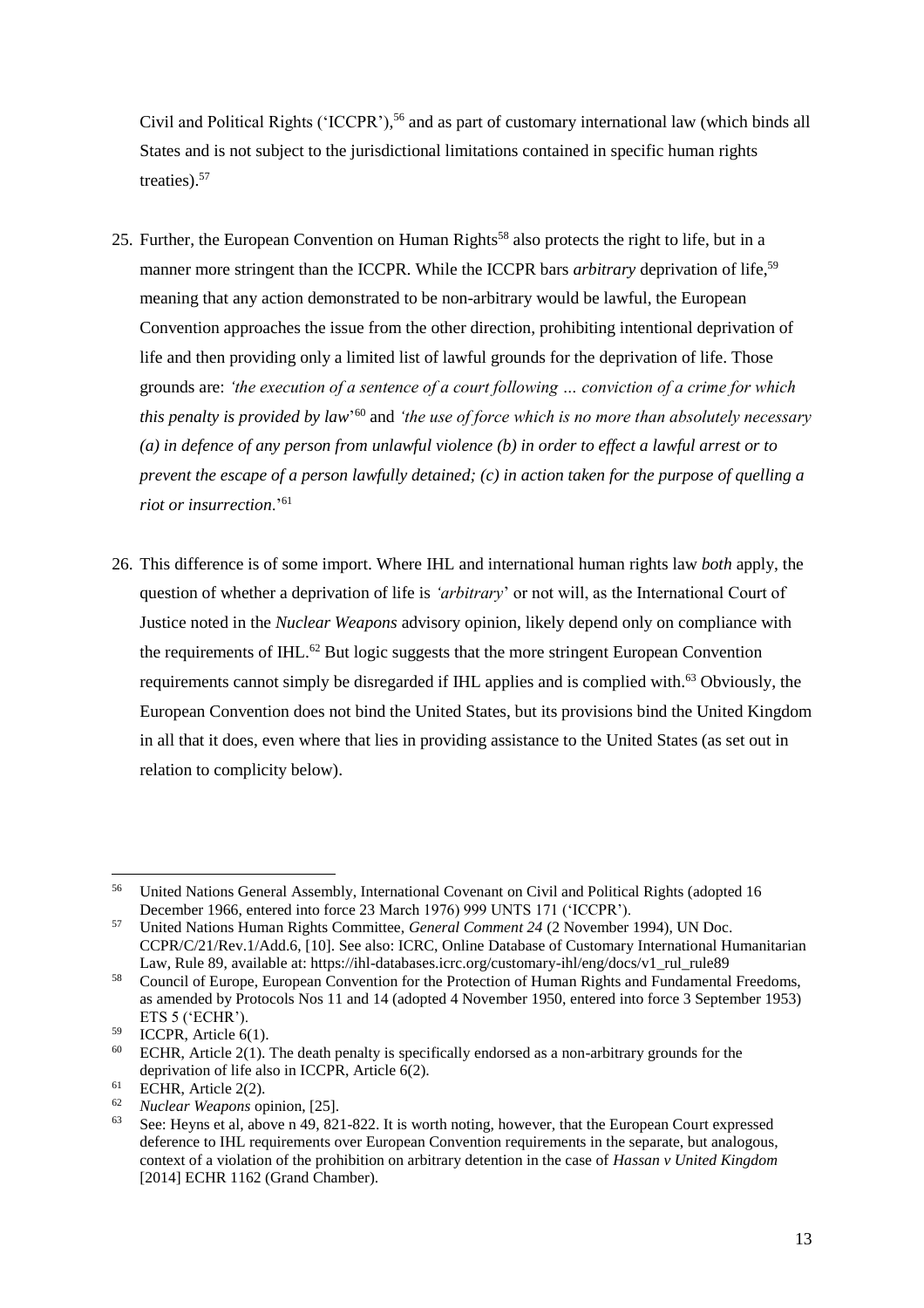27. While there is controversy as to whether all human rights treaty obligations apply outside the territories of State signatories to those treaties, RW(UK) submits that the better view is that the prohibition on arbitrary deprivation of life – recognized at customary international law and not depending for its force on specific treaties – applies without territorial restriction. <sup>64</sup> RW(UK) submits that the United States is bound to avoid arbitrary deprivations wherever in the world it may be responsible for them. As a result, where the use of drones by the United States results in the killing of civilians who have not taken direct part in hostilities, RW(UK) submits that such action ought to be taken to be an arbitrary deprivation of life and thus a violation of a fundamental tenet of international human rights law.

#### *Domestic criminal law*

 $\overline{a}$ 

- 28. Finally, of course, the actions of persons directing drone strikes do not take place purely at the international level. They are conducted by individuals (giving orders and executing them) who, unless a special legal regime applies to clothe them with immunity, are potentially liable in criminal law for killing others. While participation in an armed conflict affords members of the armed forces the right of *combatant immunity* from criminal liability under IHL,<sup>65</sup> if IHL does not apply it is important to bear in mind that the United States agents responsible for any drone strike, and the United Kingdom agents aiding and abetting that strike, are potentially liable for murder or other crimes under their domestic law, unless they have the benefit of a domestic legal defence such as self-defence or necessity. While the details of domestic criminal law is outside the scope of the current inquiry, it is worth observing that domestic law observes stringent requirements of imminence to justify proportionate self-defence actions. Only very clear examples of drone strikes addressing obvious and imminent threats would qualify.<sup>66</sup>
- 29. Even within IHL, only those entitled to combatant status have the right of immunity from liability for their actions in the conflict. This point was raised in the case of *R (Khan) v Secretary of State for Foreign and Commonwealth Affairs*, in which the Court of Appeal held that it could not, as an English domestic court, rule on the lawfulness or otherwise of the United States' drone strike programme. But nonetheless, with respect to the provision of information by non-military United Kingdom agents (such as members of GCHQ), the Master of the Rolls noted that *'it is not clear that the defence of combatant immunity would be available to a UK national who was tried in*

<sup>64</sup> Milanovic, *Extraterritorial Application of Human Rights Treaties* (2011), pp209-11.

<sup>65</sup> UK Manual, [4.1]; the defence of combatant immunity is recognized in English law: *R v Gul (Mohammed)*  [2012] 1 WLR 3432 (CA), [30] (Sir John Thomas P).

See the concerns raised about the UK's own drone strike in Syria in August 2015 from the point of view of domestic criminal law in Gardner, 'The Domestic Criminal Legality of the RAF Drone Strike in Syria in August 2015' [2016] 1 *Criminal Law Review* 35.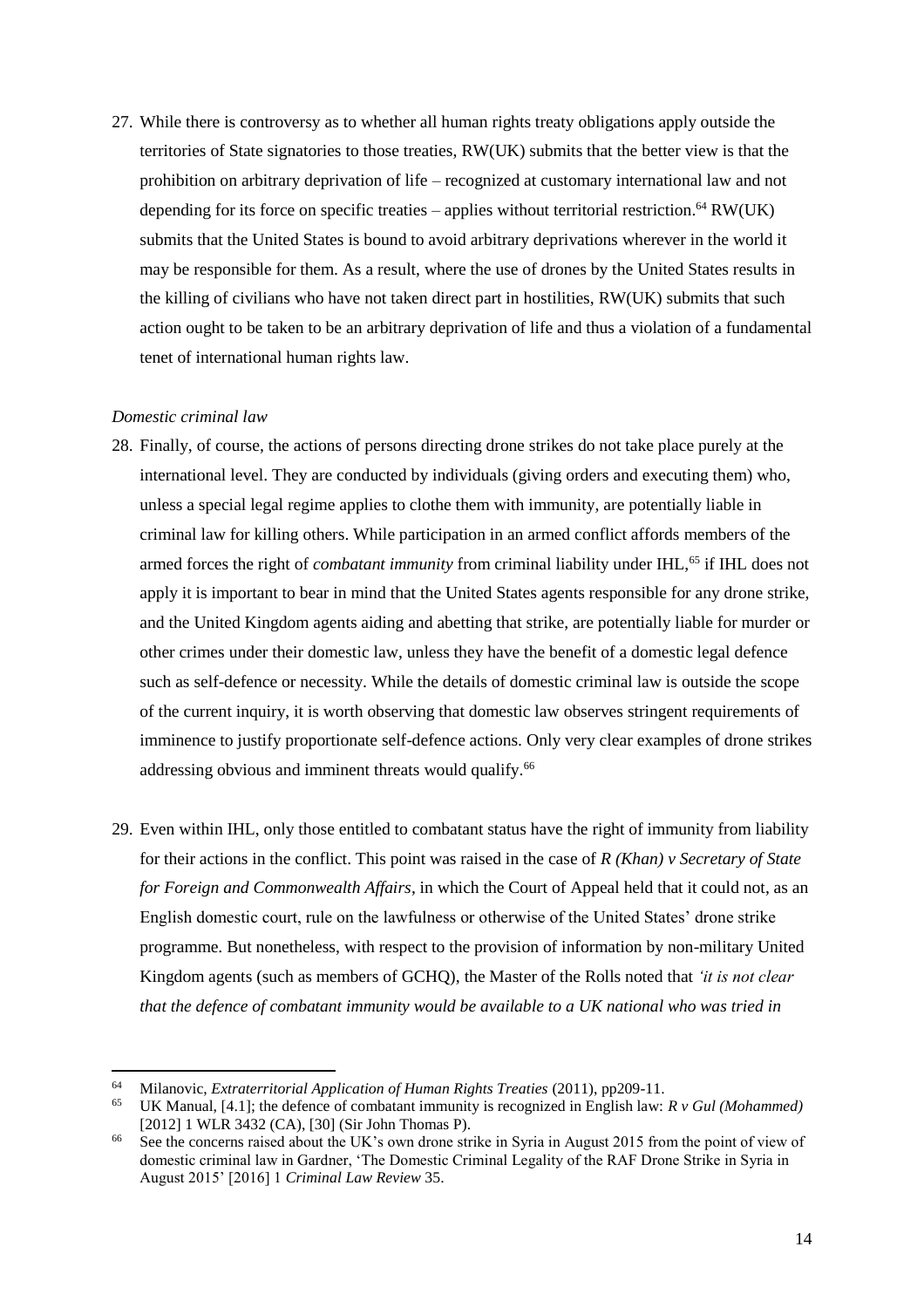*England and Wales with the offence of murder by drone strike.*<sup>567</sup> Accordingly, RW(UK) notes that, if it is not clear that IHL applies to a particular drone strike carried out by the United States with assistance (such as location intelligence) provided by the United Kingdom, there are potentially very serious domestic criminal law implications for the United Kingdom agents involved.

### **Attribution of Responsibility for Participating in the Wrongful Conduct of Another State**

- 30. In light of the background set out above, there are various ways in which an action taken by a State such as the United States in conducting an armed drone strike may be wrongful as a matter of international law. Where that is the case, the focus turns to how another State (such as the UK) which participates in, assists, or facilitates that wrongful act to some degree may *itself* be subject to liability at international law.
- 31. Insofar as matters have been publicly confirmed, it appears likely that the United Kingdom participates in the drone programme of the United States in two main ways. First, GCHQ appears to provide intelligence to the United States which is used in the drone programme.<sup>68</sup> And second, the United Kingdom allows its territory to be used by the United States to house American military and air force bases (such as the joint Menwith Hill base and the American base at RAF Croughton)<sup>69</sup> which appear themselves to participate in the United States drone strikes programme.<sup>70</sup> The question is whether that sort of assistance, and the circumstances in which it is provided, would give rise to liability on the part of the United Kingdom for the actions carried out by the United States.
- 32. The rules which govern the responsibility of one State for wrongful acts committed by another State are not set out in the UN Charter or expressly specified in any other treaty: they are instead matters of customary international law. Much of customary international law in the area of State responsibility is summarized and encapsulated in the ILC's ASR. The ILC is a subsidiary body of

<sup>67</sup> <sup>67</sup> *R (Khan) v Secretary of State for Foreign and Commonwealth Affairs* [2014] 1 WLR 872 (CA), [19] (Lord Dyson MR, with whom the Court agreed).

<sup>&</sup>lt;sup>68</sup> See, for instance: Ross and Ball, 'GCHQ Documents Raise Fresh Questions Over UK Complicity in US Drone Strikes,' *The Guardian* (24 June 2015), available at: https://www.theguardian.com/uknews/2015/jun/24/gchq-documents-raise-fresh-questions-over-uk-complicity-in-us-drone-strikes

<sup>69</sup> See: Milmo, 'Unknown Territory: America's Secret Archipelago of UK Bases,' *The Independent* (24 January 2014), available at: http://www.independent.co.uk/news/uk/home-news/unknown-territoryamerica-s-secret-archipelago-of-uk-bases-9084129.html

<sup>70</sup> See: Reprieve Report, available at: http://www.reprieve.org.uk/press/uk-bases-used-targeting-secret-usdrone-war-documents-indicate/. See also: Gallagher, 'Inside Menwith Hill: The NSA's British Base as the Heart of US Targeted Killing,' *The Intercept* (6 September 2016), available at: https://theintercept.com/2016/09/06/nsa-menwith-hill-targeted-killing-surveillance/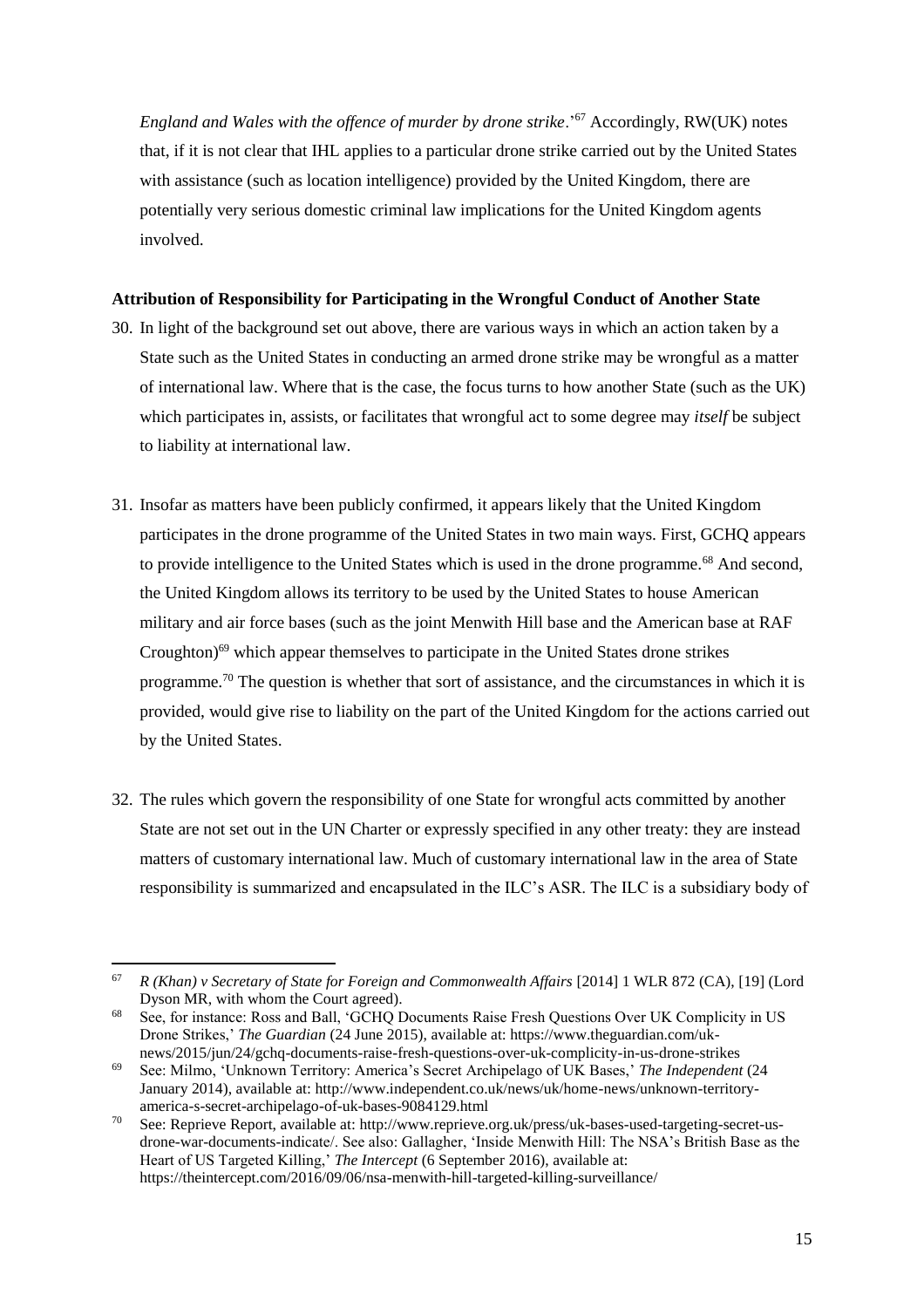the United Nations General Assembly,<sup>71</sup> comprising experts (both academic and practitioner) drawn from legal systems worldwide and tasked with the codification and progressive development of international law.<sup>72</sup> Within its mandate of codification, the ILC works to formulate and promulgate *'rules of international law in fields where there already has been extensive State practice, precedent and doctrine*.'<sup>73</sup>

33. After a long period of development, the ASR were granted a second reading in the General Assembly in 2001, and the UN General Assembly has repeatedly commended the ASR to governments for formal adoption.<sup>74</sup> While not yet formally agreed as a treaty, it is generally agreed that the key provisions of the ASR reflect customary international law binding upon all States. The significant provisions of the ASR relating to the liability of one State for assisting another are: (a) responsibility for aiding or assisting another State in knowledge of the circumstances of the unlawful act, as set out in Article 16; and (b) responsibility for rendering aid or assistance in maintaining a situation by which another State commits a serious breach and/or failure to cooperate to bring such a breach to an end, as set out in Articles 40 and 41.

#### *Article 16*

34. Article 16 of the ASR provides that:

*'A State which aids or assists another State in the commission of an internationally wrongful act by the latter is internationally responsible for doing so if:*

- *(a) that State does so with knowledge of the circumstances of the internationally wrongful act; and*
- *(b) the act would be internationally wrongful if committed by that State*.'<sup>75</sup>
- 35. Article 16 enjoys wide acceptance as reflecting customary international law. The International Court of Justice affirmed this in the *Bosnia Genocide* decision,<sup>76</sup> a fact noted (without any adverse comment) by Mr Justice Leggatt in the High Court in *R (Al-Saadoon) v Secretary of State for Defence*. <sup>77</sup> The rule has also been taken to reflect customary international law by the World Trade

<sup>71</sup> <sup>71</sup> Statute of the International Law Commission 1947, adopted under United Nations General Assembly Resolution No 175(II) on the Establishment of an International Law Commission (21 November 1947), UN Doc. A/RES/175(II).

 $^{72}$  Ibid., Article 1(1).

 $^{73}$  Ibid., Article 15.

<sup>74</sup> Most recently in United Nations General Assembly Resolution No 68/104 on the Responsibility of States for internationally wrongful acts (18 December 2013), UN Doc. A/RES/68/104.

<sup>75</sup> ASR, Article 16.

<sup>76</sup> *Application of the Convention on the Prevention and Punishment of the Crime of Genocide (Bosnia and Herzegovina v Serbia and Montenegro)* ICJ Rep (2007) 42, [420].

<sup>77</sup> *R (Al-Saadoon) v Secretary of State for Defence* [2015] 3 WLR 503 (Admin), [193] (Leggatt J).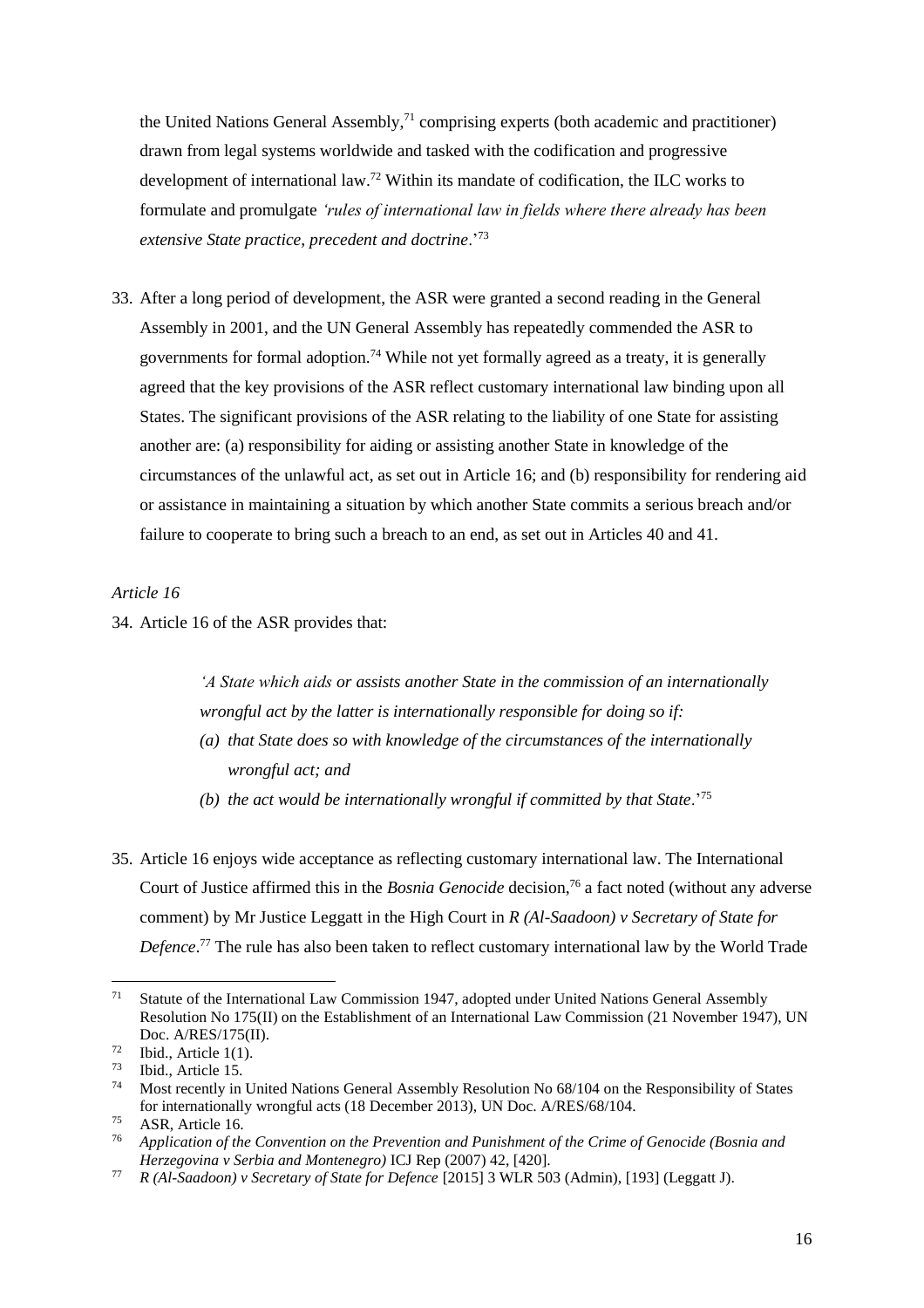Organization Panel<sup>78</sup> and the Federal Constitutional Court of Germany.<sup>79</sup> The United Kingdom government has also consistently stated that it considers Article 16 to reflect customary international law binding on the UK: it set out its position first in the reply to the report of the Joint Committee on Human Rights regarding allegations of United Kingdom complicity in torture,<sup>80</sup> and recently confirmed this in its response to the Joint Committee on Human Rights report regarding the government's use of drones for targeted killing.<sup>81</sup> Further, in February 2017 RW(UK), together with other leading NGOs, intervened in litigation in the High Court which raised the potential liability of the United Kingdom under Article 16 for assisting in breaches of international law conducted by the Kingdom of Saudi Arabia in the context of the conflict in Yemen.<sup>82</sup> In the course of that litigation, it was *not* suggested on behalf of the government that Article 16 either *did not* correctly reflect the boundaries of the concept of liability for assistance at public international law, or *did not* apply to the United Kingdom government.

- 36. The rule of responsibility under Article 16 can be considered to entail three main conditions, drawn from the wording of the Article itself, together with the ILC's Commentary on it. Those conditions are:
	- 36.1. That the assisting State, when it provides assistance, has *'knowledge of the circumstances of the internationally wrongful act*' carried out by the assisted State;<sup>83</sup>
	- 36.2. That the assistance provided by the State as a matter of fact contributes to the commission of the unlawful act to the requisite degree; $84$  and
	- 36.3. That the contemplated act *'must be such that it would have been wrongful had it been committed by the assisting State itself*.'<sup>85</sup>

#### Knowledge

 $\overline{a}$ 

37. The interpretation of the knowledge requirement is not straightforward. The question has been explored by a range of leading international law academics,<sup>86</sup> and recently discussed at length in

<sup>78</sup> *Turkey-Restrictions on Imports of Textile and Clothing Products*, WT/DS34/R, 31 May 1999, [9.42]-[9.43].

<sup>79</sup> *Al-M* (5 November 2003) 2 BVerfG 1506/03, [47].

<sup>80</sup> HM Government, 'Allegations of UK Complicity in Torture: The Government Reply to the Twenty-Third Report from the Joint Committee on Human Rights,' Cm774, p2.

<sup>&</sup>lt;sup>81</sup> JCHR Report on Government Response to Targeted Killing Report, p17.

<sup>82</sup> *R (Campaign Against Arms Trade) v Secretary of State for Business, Innovation, and Skills* (CO/1306/2016). Judgment awaited.

<sup>83</sup> ASR, Article 16(a); and ILC Commentary on Article 16, [4].

<sup>&</sup>lt;sup>84</sup> This requirement does not appear expressly within the text of Article 16. It is set out within the ILC Commentary on Article 16, [5] and [10].

<sup>85</sup> ASR, Article 16(b); and ILC Commentary on Article 16, [4].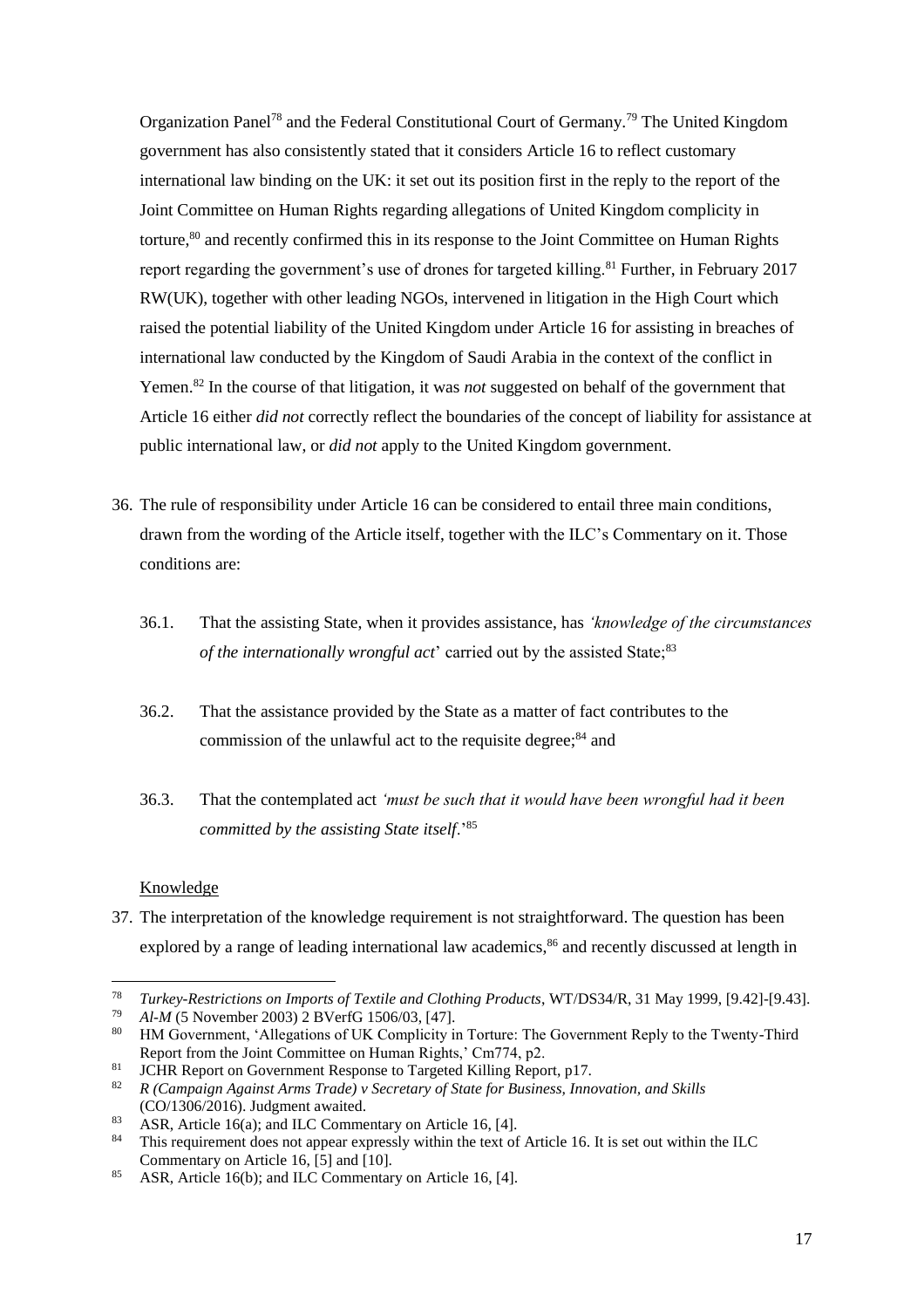the November 2016 Research Paper published by Chatham House.<sup>87</sup> There are three key questions:

- 37.1. What the assisting State must know;
- 37.2. What the degree of knowledge the assisting State must have; and
- 37.3. Whether there is a separate requirement that the assisting State must have *intended* to facilitate the wrongful act.
- 38. With regard to the first question, the decision of the International Court of Justice in the Bosnian Genocide case is instructive. In that case, Article 16 was considered and applied to the alleged complicity of the Federal Republic of Yugoslavia ('FRY') in the commission of genocide by Republika Srpska forces. The Court applied Article 16 of the Articles on State Responsibility by analogy in order to determine the meaning of *'complicity in genocide*' under Article III(e) of the Genocide Convention.
- 39. The Court considered that liability on the basis of Article 16 requires that the State providing aid or assistance *'acted knowingly, that is to say, in particular, was aware of the specific intent* (dolus specialis) *of the principal perpetrator. If that condition is not fulfilled, that is sufficient to exclude categorization as complicity*' (emphasis added).<sup>88</sup> The assisting party must have more than a hunch or speculative opinion as to what the assisted party is about to do. And, as the ILC Commentary makes clear, the assisting State will not be *presumed* to be aware of the use to which that assistance will be put by a receiving State:

*'A State providing material or financial assistance or aid to another State does not normally assume the risk that its assistance or aid money may be used to carry out an internationally wrongful act. If the assisting or aiding State is unaware of the circumstances in which its aid or assistance is intended to be used by the other State, in bears no international responsibility*.'<sup>89</sup>

<sup>86</sup> <sup>86</sup> See: Crawford, *State Responsibility: The General Part* (2013); Lowe, 'Responsibility for the Conduct of Other States' (2002) 101 *Kokusaihō gaikō zasshi* [*Japanese Journal of International Law and Diplomacy*] 1; Jackson, *State Complicity in International Law* (2015); Aust, *Complicity and the Law of State Responsibility* (2011); Lanovoy, *Complicity and its Limits in the Law of International Responsibility* (2016).

<sup>87</sup> Moynihan, 'Aiding and Assisting: Changes in Armed Conflict and Counterterrorism,' *Chatham House Research Paper* (November 2016).

<sup>88</sup> *Bosnia Genocide* case, [420].

<sup>89</sup> ILC Commentary, Article 16(4).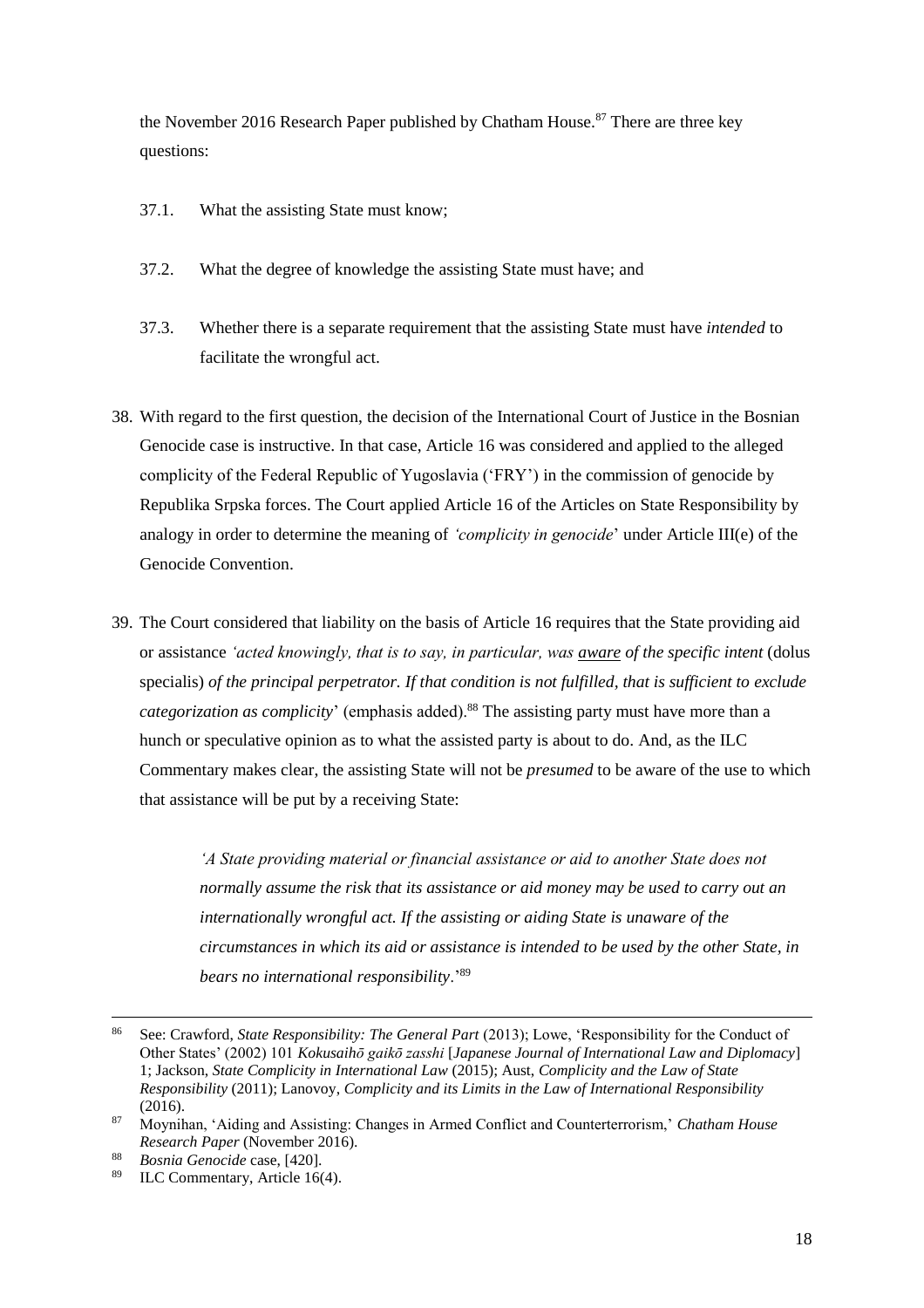- 40. It is important to clarify that the characterization of the assisted State's conduct as internationally wrongful is an objective matter: there is neither any requirement of prior determination to that effect by a Court, nor any requirement that the assisting State must subjectively appreciate that the conduct of the assisted State is wrongful. What is required is that the assisting State has knowledge, to the required degree, of the facts which constitute the elements of the assisted State's wrongful conduct.
- 41. Importantly, the pertinent facts will depend upon the nature of the assisted State's conduct. The *Bosnia Genocide* case itself is an extreme example, since the underlying wrongful conduct of the Republika Srpska was the specific war crime of genocide, which is a crime of specific intent. As set out in the Genocide Convention, the commission of genocide requires *not only* the carrying out of the immediate intentional acts of, *inter alia*, killing, causing serious bodily or mental harm, and/or forced sterilization, *but also* that, in doing so, the perpetrator acts in pursuit of a general objective of intending *'to destroy, in whole or in part, a national ethnical, racial or religious group, as such*.'<sup>90</sup> Against that exacting standard, a finding of liability for aiding and assisting will be necessarily difficult to achieve: the majority of the International Court of Justice held that, while the FRY knew that the Republika Srpska intended to carry out massacres, the evidence did not establish that the FRY was aware that the Republika Srpska held the addition *mens rea* condition of intending, by those massacres, to destroy a group *'as such*.'
- 42. But it is important to bear in mind that very few internationally wrongful acts require specific intent: the vast majority of breaches of public international law which might be entailed by a State conducting a drone strike do not require proof of the State's *motivation* as well as their factual conduct.<sup>91</sup> Accordingly, the facts which an assisting State must know in most cases are purely matters of objective circumstance: what the assisted State is doing, or has plans to do. On that point, the reference in the *Bosnia Genocide* judgment to *'massacres underway*' illustrates that there may be situations where the aid and assistance does not just relate to some potential future breach by the assisted State, but to dynamic situations. This is recognized in the academic material:

<sup>90</sup> <sup>90</sup> United Nations General Assembly, Convention on the Prevention and Punishment of the Crime of Genocide (adopted 9 December 1948, entered into force 12 January 1951) 78 UNTS 277, Article II. The definition is rehearsed in Article 2(2) of the Statute of the International Criminal Tribunal for Rwanda. See: United Nations Security Council, Resolution 955 (8 November 1994), UN Doc. S/RES/955, Annex, Article 2(2).

<sup>&</sup>lt;sup>91</sup> See: Crawford, 'Second Report on State Responsibility,' 51<sup>st</sup> Session of the International Law Commission (1999), UN Doc. A/CN.4/498, p50.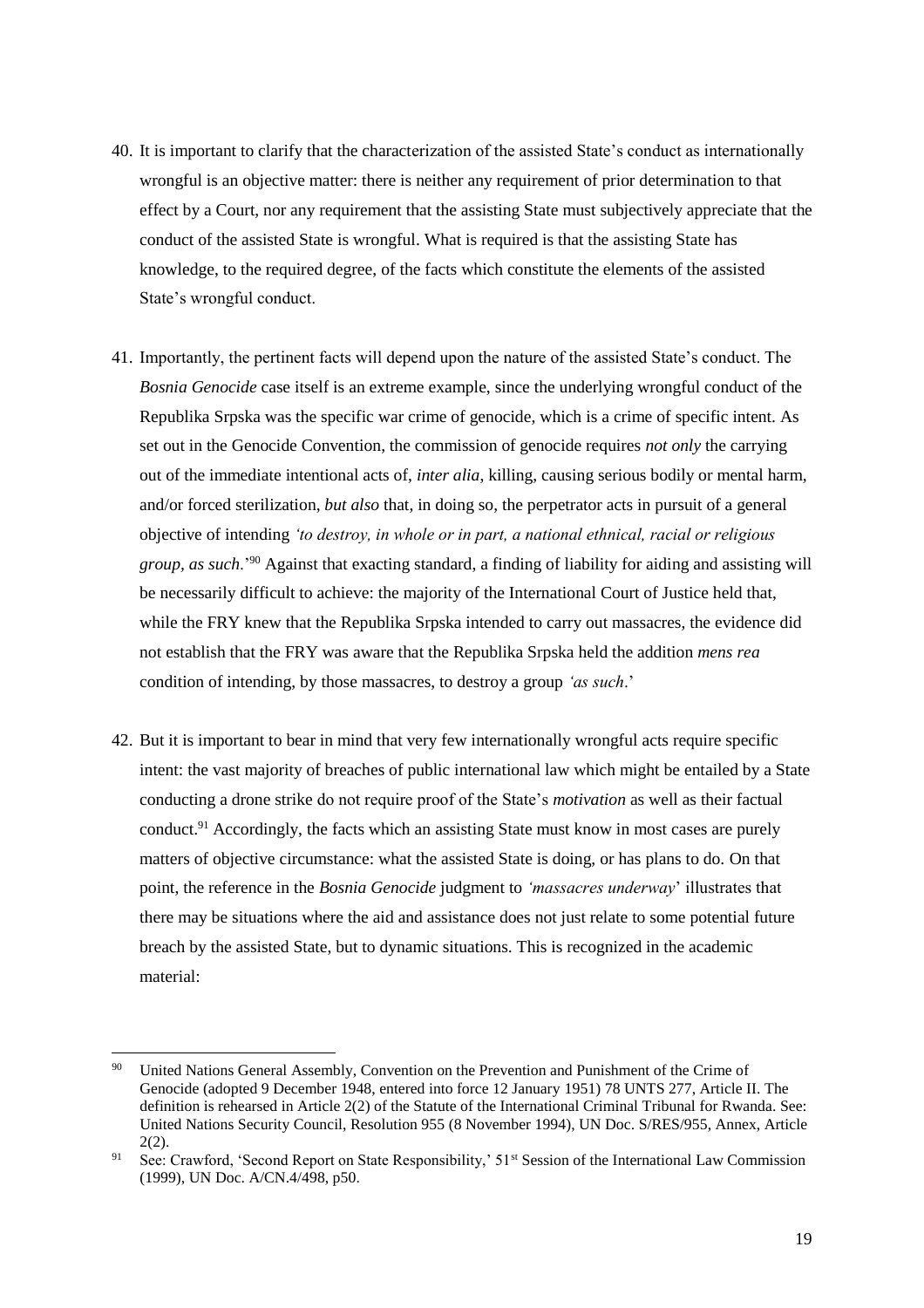*'[w]hen the situation is dynamic, there will be a need for the assisting State to keep an ongoing watch on its own liability as the facts, and its level of knowledge, develop. Where the breach of the primary rule is continuing, the presumption that the assisting State knows about the breach is likely to increase*.'<sup>92</sup>

- 43. As to the second question, the *degree* of knowledge required, it appears that *constructive*  knowledge is not sufficient as a matter of international law. During the negotiations on the text of Article 16, the Netherlands specifically suggested that the Article should provide for responsibility where a State *'knows or should have known the circumstances of the internationally wrongful act*,'<sup>93</sup> but that suggestion was not adopted by the members of the International Law Commission. In the absence of specific guidance in the Articles themselves, from international State custom, or relevant case law, the dominant view of eminent academics<sup>94</sup> is that Article 16 requires a more stringent degree of knowledge.
- 44. Clearly *actual* knowledge of the relevant facts would be sufficient. In this regard, leading academics argue that *'near certainty*' or *'practical certainty*' of the facts is sufficient to make out *actual* knowledge.<sup>95</sup> There is also strong support for a *'willful blindness*' standard in the absence of *actual* knowledge itself. Prof Lowe QC<sup>96</sup> has argued that it is *'unlikely that a tribunal would permit a State to avoid responsibility by deliberately holding back from inquiring into clear indications that its aid would probably be employed in an unlawful manner*.<sup>'97</sup> Dr Jackson<sup>98</sup> endorses that view, noting: *'This is almost certainly correct as a matter of law and principle – willful blindness, narrowly interpreted, is a justified extension to the category of legal knowledge*.'<sup>99</sup> Further, the recent Chatham House Research Paper takes a similar position:

*'[Willful blindness] might be defined as a deliberate effort by the assisting State to avoid knowledge of illegality on the part of the State being assisted, in the face of credible evidence of present or future illegality …where the evidence stems from credible and readily available sources, such as court judgments, reports from fact-finding commissions, or independent monitors on the ground, it is reasonable to maintain that a* 

<sup>92</sup> <sup>92</sup> Moynihan, above n 87, [57]; and Lanovoy, above n 86, p21.<br><sup>93</sup> Statement of the Netharlanda [2001] *Vergheels of the Integr* 

<sup>93</sup> Statement of the Netherlands, [2001] *Yearbook of the International Law Commission*, Vol II(1), p52; and see Crawford, above n 86, p406.

<sup>&</sup>lt;sup>94</sup> A source of international law pursuant to Article  $38(1)(d)$  of the Statute of the International Court of Justice (18 April 1946) 33 USTS 993.

<sup>&</sup>lt;sup>95</sup> Moynihan, above n 87, [39]; Jackson, above n 86, pp160-162.<br><sup>96</sup> Chicala Professor of International Law, All Soule Collage, Uni

<sup>&</sup>lt;sup>96</sup> Chicele Professor of International Law, All Souls College, University of Oxford.<br><sup>97</sup> Lawe above n  $96-10$ 

 $^{97}$  Lowe, above n 86, 10.

<sup>&</sup>lt;sup>98</sup> Departmental Lecturer in International Law, University of Oxford.<br><sup>99</sup> Isokson, show a <sup>96</sup> an<sup>160</sup> 16<sup>2</sup>

Jackson, above n 86, pp160-162.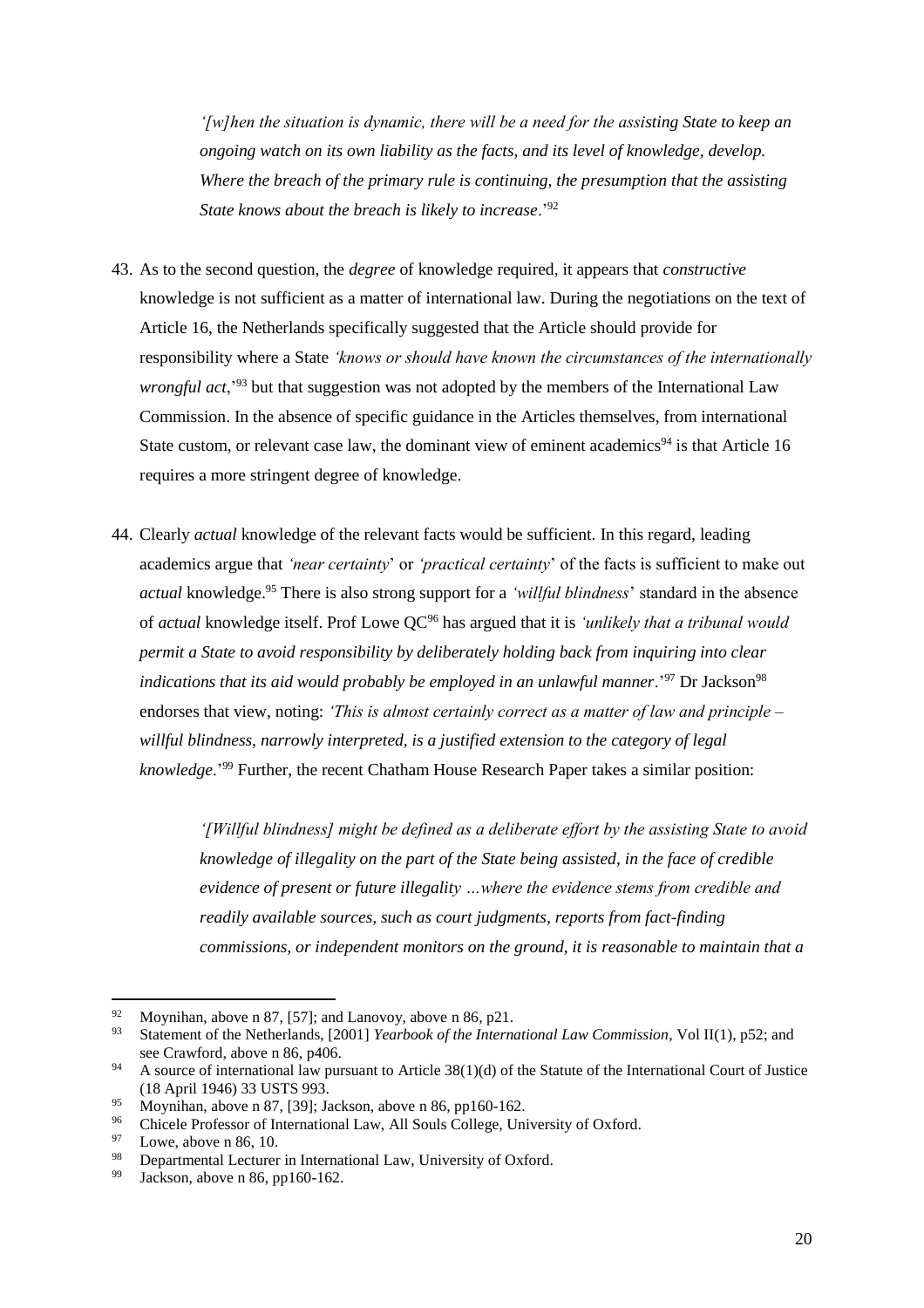*state cannot escape responsibility under Article 16 by deliberately avoiding knowledge of such evidence … [I]f a state has not made enquiries in the face of credible evidence of present or future illegality, it may be held to have turned a blind eye*.'<sup>100</sup>

- 45. Turning to the third question, the separate criterion of the assisting State's *intention*, it is worth noting that the text of Article 16 itself does not include any explicit requirement of *intention*. However, the ILC Commentary on Article 16 states that the aid or assistance must be given *'with a view to facilitating the commission of that [wrongful] act, and must actually do so*.'<sup>101</sup> The ILC Commentary explains this requirement as limiting the application of the rule *'to those cases where the aid or assistance given is clearly linked to the subsequent wrongful conduct*' and then notes that a State will not be responsible for aid or assistance *'unless the relevant State organ intended, by the aid or assistance given, to facilitate the occurrence of the wrongful conduct*.'<sup>102</sup>
- 46. The question of what suffices to make out the assisting State's *intent* in this context must be treated with some care. What is required is that the assisting State intends to provide the means by which the perpetrator may realize its own intent to commit an unlawful act. There is no additional requirement that the assisting State must itself *share the assisted State's intent*. Were it otherwise, as Judge Bennouna observed in his declaration in dissent in the *Bosnia Genocide* case, that *'would be tantamount to equating an accomplice with a co-principal*,<sup>'103</sup> an illogical outcome if any distinction between primary liability and assisting liability for an internationally wrongful act is to be observed. The ILC's reference in the Commentary on Article 16 to intention makes it clear that no State may be liable on a strict liability basis purely because assistance rendered to another State has been, for instance, unexpectedly diverted to wrongful or prohibited ends.<sup>104</sup> States which addressed the issue in their comments on drafts of Article 16 clearly wished to avoid such a wide reading.<sup>105</sup> RW(UK) considers that the function of the intention requirement is chiefly to avoid a State being fixed with liability in circumstances where it cannot be held to have consciously supported or facilitated the actions taken by the State to which it provides assistance. But that does *not* mean that the intention requirement may be used by States as a means to shield themselves from liability in circumstances where they are fully aware of the use to which their

<sup>100</sup>  $^{100}$  Moynihan, above n 87, p14.

 $101 \text{ ILC}$  Commentary on Article 16, [5].

 $\frac{102}{103}$  Ibid.

<sup>103</sup> *Bosnia Genocide*, Declaration of Judge Bennouna, p359, p361.

See the example given by Graefrath of aid being directed towards unlawful ends which, although foreseeable, are specifically prohibited by the aid-providing State as a condition of the grant: Graefrath, 'Complicity in the Law of International Responsibility' (1996) 2 *Revue Belge de Droit International* 371, 373; and the discussion of the same in Crawford, above n 86, p407-408.

<sup>105</sup> See the statements of: United Stated, UN Doc. A/C.4/515, p52; United Kingdom, UN Doc. A/C.4/515, p52. And see Aust, above n 86, p238.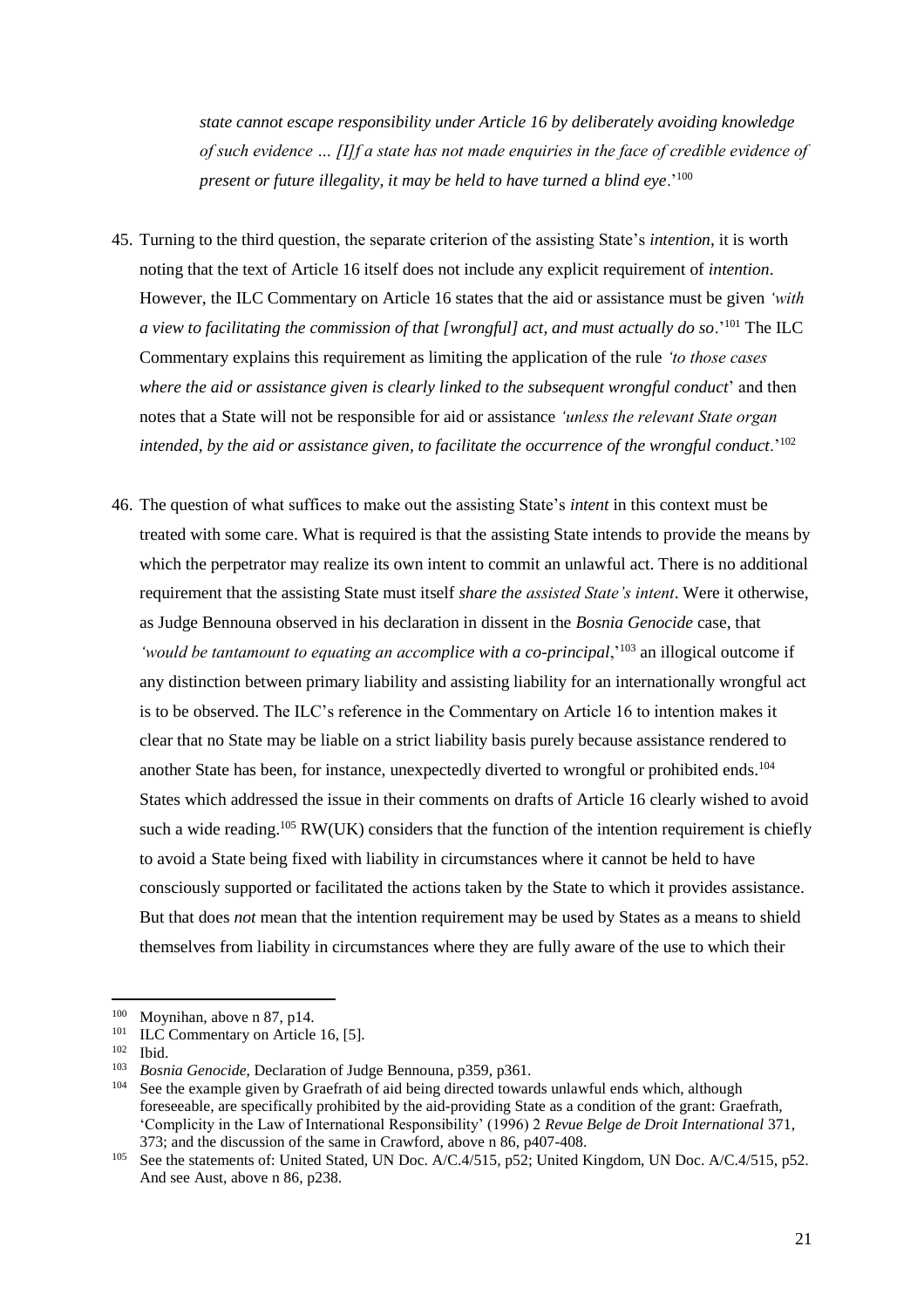assistance will be put and of the actions the receiving State will take, but where the assisting State subjectively does not consider that the course of action amounts to an internationally wrongful conduct.

47. That position is supported by Prof Lowe, who has argued:

*'It is, I think, clear that Article 16 does not require proof that the aiding State actually desires or intends that the receiving State should use the aid for the commission of an internationally wrongful act. There is no persuasive evidence in State practice of a requirement that a State giving aid or assistance must not merely know of the manner in which it is to be used, but must in addition intend or desire that it should be so used. And as a matter of general legal principle States must be supposed to intend the foreseeable consequences of their acts. The fact that the unlawful conduct is foreseen, or foreseeable, as a sufficiently probable consequence of the assistance must surely suffice.*' 106

48. In a similar vein, Prof Crawford has suggested that intention, for the purposes of satisfying this aspect of Article 16, may be imputed from a sufficiently certain degree of foresight:

> *'If aid is given with certain or near-certain knowledge as to the outcome, intent may be imputed. It is thus wrong to suggest that the complicit state must be in common cause with the principal in order for … Article 16 to apply*.'<sup>107</sup>

49. Judged against the proper standard, then, RW(UK) considers it clear that the United Kingdom has the requisite knowledge of the drone strike programme carried out by United States to satisfy the knowledge standard under Article 16. While the specific details of individual drone strikes are typically not released, the details of the United States armed drone programme as a whole are well documented: RW(UK) notes for instance Annex 4 of the Joint Committee on Human Rights report on the policy of targeted killing,<sup>108</sup> reports from international NGOs such as Amnesty International, $109$  the reports of two separate United Nations Special Rapporteurs, $110$  and statements made by United States government representatives including Prof Koh<sup>111</sup> and John Brennan<sup>112</sup>

<sup>106</sup>  $^{106}$  Lowe, above n 86, 8.<br> $^{107}$  Crowford, above n 86

 $^{107}$  Crawford, above n 86, p408.

<sup>&</sup>lt;sup>108</sup> JCHR Targeted Killing Report, Annex 4.<br><sup>109</sup> Amnesty International above n 2

Amnesty International, above n 2.

<sup>&</sup>lt;sup>110</sup> Emmerson Report; and Cristof Heyns, Report of the Special Rapporteur on Extrajudicial, Summary, or Arbitrary Executions (1 April 2014), UN Doc. A/HRC/26/36.

<sup>&</sup>lt;sup>111</sup> The Legal Advisor to the Department of State from 2009 to 2013.

<sup>&</sup>lt;sup>112</sup> The Deputy National Security Advisor for Homeland Security and Counterterrorism from 2009 to 2013, and subsequently the Director of the Central Intelligence Agency from 2013 to January 2017.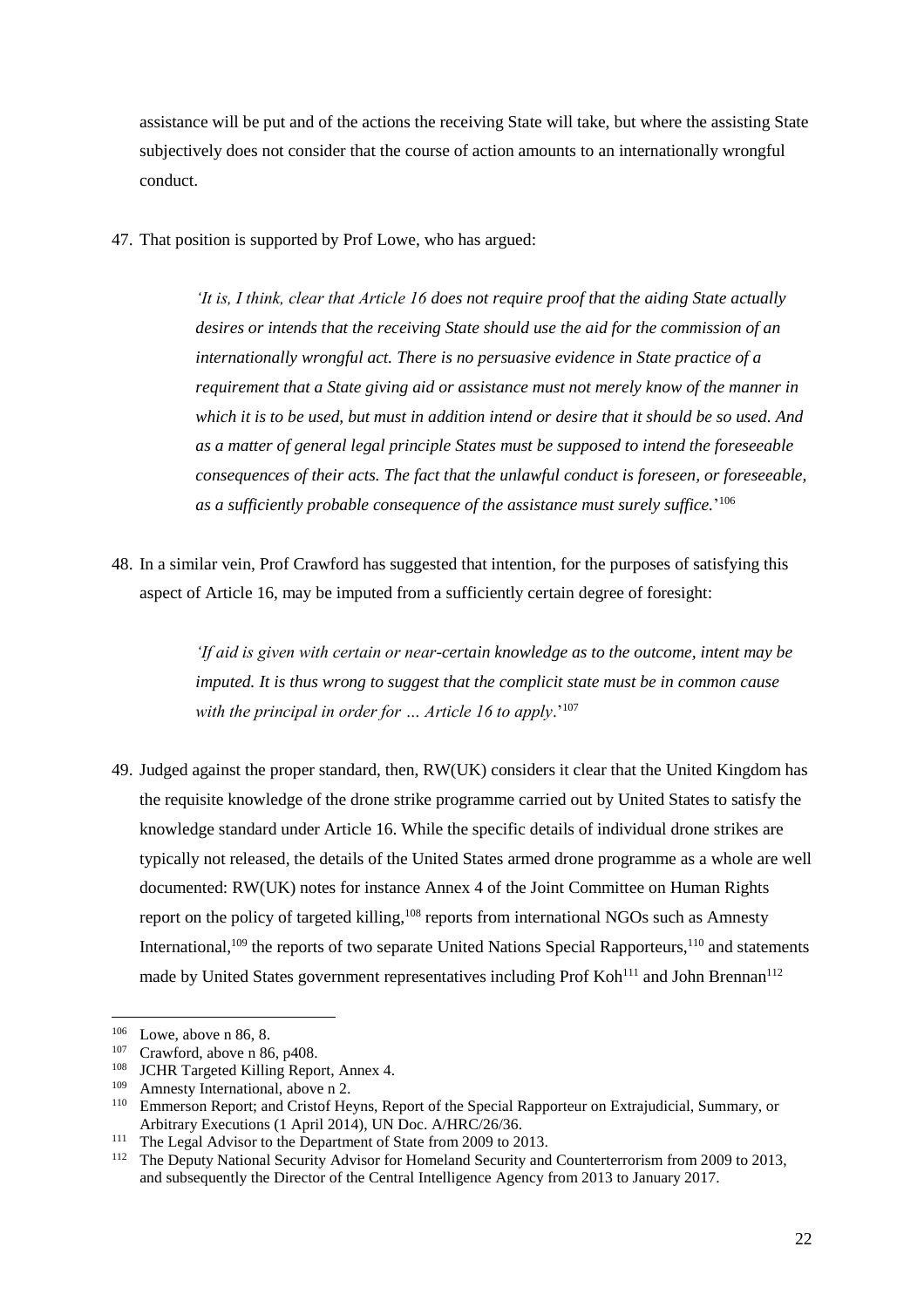acknowledging the use of drones for targeted killing of persons who are only in the planning, rather than execution, phase of any potential armed attack.<sup>113</sup> From that information alone, RW(UK) submits that the United Kingdom must have known the true nature of the United States drone programme and key facts such as that it failed to conform with the international position on how imminent a threat must be before it may justify action in self-defence, and the fact that the civilian casualties were apparently disproportionate.

#### Material contribution

- 50. The second criterion of a factual contribution to the unlawful act is relatively straightforward. There is some debate as to how much contribution is required to fix a State with responsibility under Article 16.<sup>114</sup> On the one hand, the ILC Commentary sets out that the aid or assistance must have 'contributed significantly to' the internationally wrongful act of the receiving State,<sup>115</sup> but on the other the ILC Commentary goes on to state the assistance *'may have been only an incidental factor in the commission of the primary [wrongful] act, and may have contributed only to a minor degree, it at all, to the injury suffered*.'<sup>116</sup> The eminent academics Prof Crawford and Prof Lowe both prefer a *de minimis* threshold of at least 'material' contribution.<sup>117</sup> This approach is in keeping with the approach adopted by the ILC's first reading commentary on an earlier draft of Article 16.<sup>118</sup>
- 51. On any measure, RW(UK) submits that the United Kingdom's involvement in the United States drone programme qualifies. Location intelligence provided by GCHQ, and other intelligence provided and relayed from bases located within the United Kingdom, appears, from the available evidence, to be directly used in United States drone strikes. RW(UK) submits that the requisite level of material contribution is likely made out on the part of the United Kingdom.

#### Intent

 $\overline{a}$ 

52. The final element of the test requires that a State providing assistance may only be liable at international law where the wrongful act committed with its assistance is an act which would have been wrongful if committed by the assisting State directly. Thus if the United Kingdom assists the United States in breaching an obligation the United States owes to Canada by virtue of a bilateral treaty between those two States, the United Kingdom does not incur responsibility pursuant to the

<sup>&</sup>lt;sup>113</sup> See: Gray, above n 8, pp7-20.<br><sup>114</sup> See the discussion in Crawfore

See the discussion in Crawford, above n 86, pp402-403.

<sup>&</sup>lt;sup>115</sup> ILC Commentary on Article 16, [5].

<sup>&</sup>lt;sup>116</sup> ILC Commentary on Article 16, [10].

<sup>&</sup>lt;sup>117</sup> See: Crawford, above n 88, [180]-[182] and [188]; and Lowe, above n 86, 5.<br><sup>118</sup> Which was then known as Article 27: International Law Commission (Report

Which was then known as Article 27: International Law Commission, 'Report of the International Law Commission on the Work of Its Thirtieth Session 8 May-28 July 1978,' 1978 *Yearbook of the International Law Commission*, Vol II(2), p104, [17].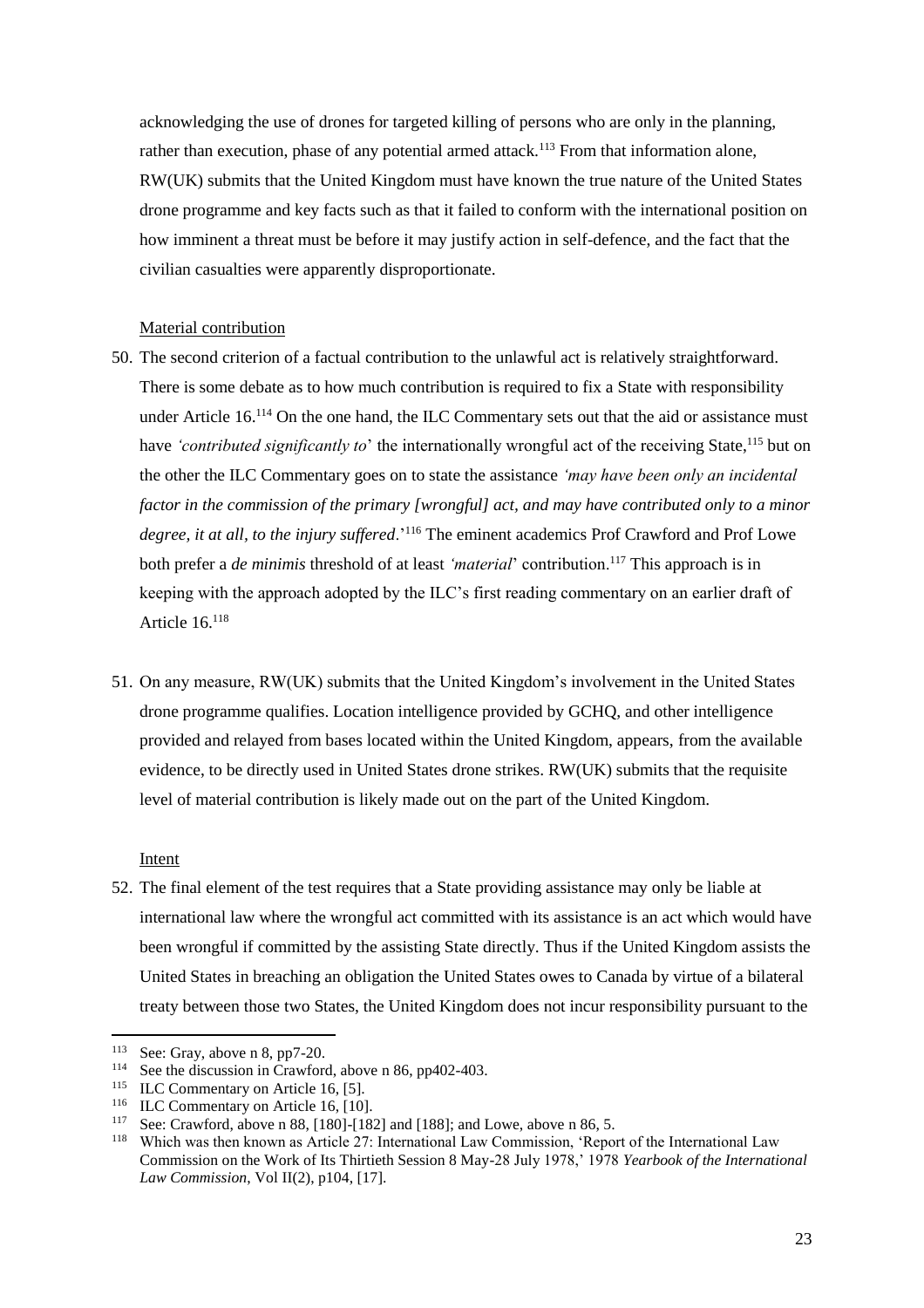Article 16 rule, since the United Kingdom is not itself bound by the provisions of that treaty. In the context of the provision of assistance for United States drone strikes, the relevant provisions of international law binding upon the United States (namely the prohibition on the use of force exception where justified by consent or self-defence, and the IHL and human rights protections on the right to life) bind the United Kingdom just as directly.

## *Articles 40 and 41*

- 53. Article 16 sets out a general rule of responsibility which applies in all circumstances of internationally wrongful conduct, however serious. Articles 40 and 41 of the ASR, on the other hand, provide a more narrowly-focused rule which applies only in circumstances where *jus cogens* (or 'preemptory') norms of international law are concerned. Accordingly, some academics have termed Articles 40 and 41 as providing for *'aggravated responsibility*' at the international  $level.<sup>119</sup>$
- 54. Articles 40 and 41 apply to *'the international responsibility which is entailed by a serious breach by a State of an obligation arising under a preemptory norm of general international law*.'<sup>120</sup> And Article 40(2) establishes that:

*'A breach of [an obligation arising under a preemptory norm] is serious if it involves a gross or systematic failure by the responsible State to fulfil the obligation*.'<sup>121</sup>

55. Within that defined scope of *'serious*' – that is to say *'gross or systemic*' – breaches of *jus cogens* or preemptory norms, Article 41 provides, *inter alia*, that:

> *'2. No State shall recognize as lawful a situation created by a serious breach within the meaning of Article 40, nor render air or assistance in maintaining that situation.*' 122

56. As to the status of this rule, like Article 16 above, there is considerable support for the conclusion that this rule of international responsibility also reflects customary international law. The International Court of Justice, in its *Palestine Wall* advisory opinion, affirmed the principle that, in light of *'the character and the importance of the rights and obligations involved*' in that case, *'all States are under an obligation not to recognize the illegal situation*' and *'are also under an obligation not to render aid or assistance in maintaining the situation created by such* 

<sup>119</sup> See: Aust, above n 86, Chapter 7, pp319-375.

<sup>&</sup>lt;sup>120</sup> ASR, Article 40(1).

<sup>&</sup>lt;sup>121</sup> ASR, Article 40(2).

<sup>122</sup> ASR, Article 41(1)-(2).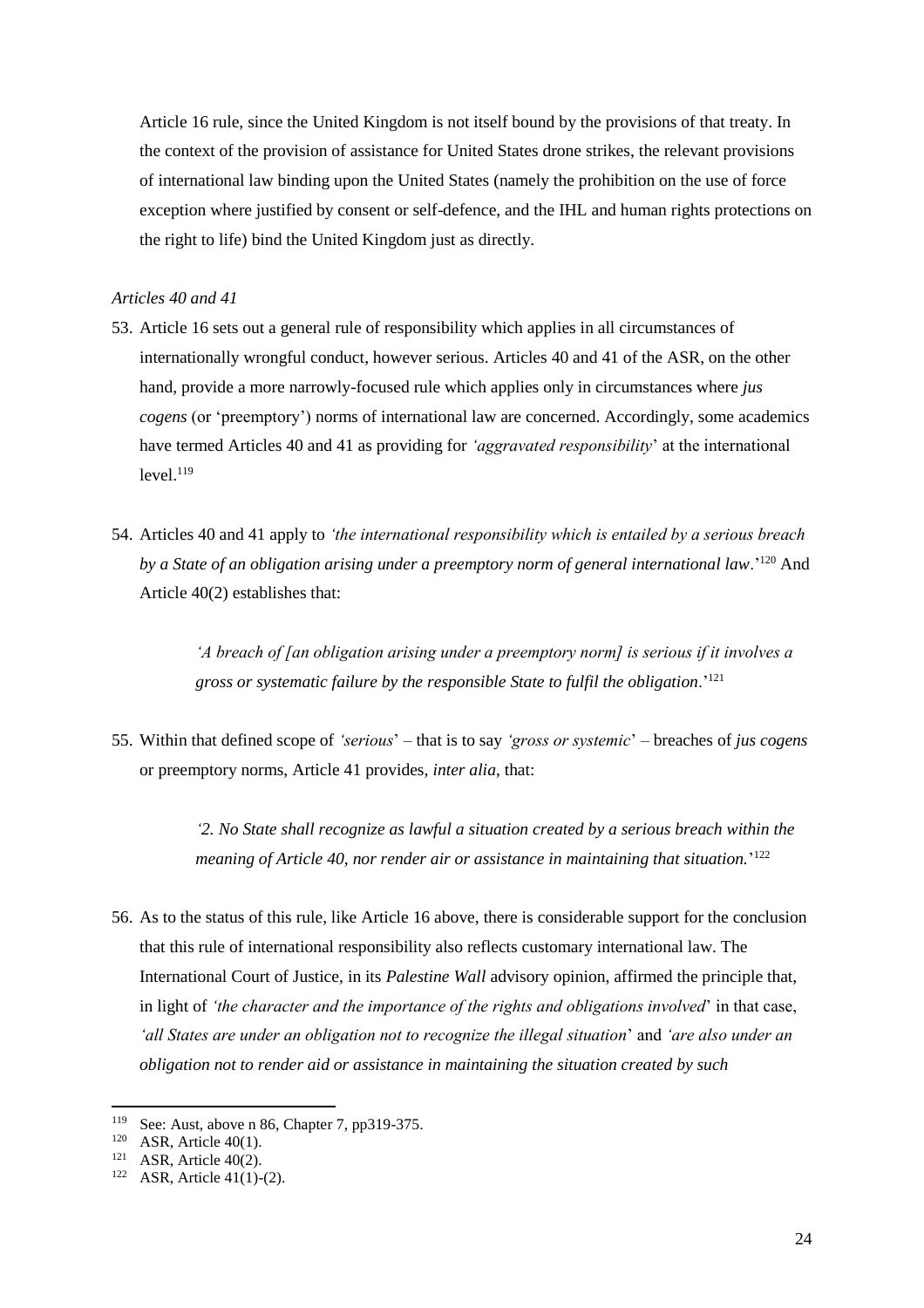*construction*.'<sup>123</sup> While not referring to Articles 40 and 41 by number, the Court's judgment clearly endorses the rule set out in those Articles as the correct statement of international law. The rule has also been accepted in domestic courts. Lord Bingham referred to Article 41 in its decision in *A and others v Secretary of State for the Home Department (No 2)*. <sup>124</sup> The Italian Corte di Cassazione also relied upon Articles 40 and 41, in this case explicitly, in its decision in *Ferrini v*  Federal Republic of Germany,<sup>125</sup> as did the Federal Constitution Court of Germany in a decision relating to claims for compensation arising from expropriations in the Soviet zone in 1945- 1949.<sup>126</sup>

- 57. Most significant in terms of the status of Articles 40 and 41, the United Kingdom government placed reliance on those articles during the High Court phase of the case of *R (Al-Rawi) v Secretary of State for Foreign and Commonwealth Affairs* as demonstrating the proper boundaries of the principle of aggravated responsibility, $127$  something accepted by the Court (and not disrupted in the subsequent appeals).<sup>128</sup> Further, the Joint Committee on Human Rights, in its report on Allegations of United Kingdom Complicity in Torture, based its reasoning expressly upon Article 41(2) in concluding that the practice of the United Kingdom in receiving information obtained through torture was *'likely to be in breach of the UK's international law obligation not to render aid or assistance to other States which are in serious breach*' of preemptory norms.<sup>129</sup>
- 58. The rule set out in Articles 40 and 41 refers to *jus cogens* or preemptory norms of international law. Those terms denote, as the Vienna Convention on the Law of Treaties sets out, a rule of international law which is *'accepted and recognized by the international community of States as a whole as a norm from which no derogation is permitted and which can be modified only by a subsequent norm of general international law having the same character*.'<sup>130</sup>

59. A number of features of this rule of State responsibility need to be considered. The first is the

l

<sup>123</sup> *Wall* opinion, [159].

<sup>124</sup> *A and others v Secretary of State for the Home Department (No 2)* [2006] 2 AC 221 (HL), 263 (Lord Bingham).

<sup>125</sup> English translation available in: *Ferrini v Repubblica Federale di Germania*, Decision No. 5044/04 (2004) 128 ILR 658.

<sup>126</sup> Cases No. 2 BvR 955/00, 1038/01, Decision of 26 October 2004. A partial English translation is available in: United Nations Secretary General, Responsibility of States for Internationally Wrongful Acts: Comments and Information Received from Governments (9 March 2007), UN Doc. A/62/63, [33]-[40].

<sup>127</sup> *R (Al-Rawi) v Secretary of State for Foreign and Commonwealth Affairs* [2006] EWHC 972 (Admin) ('*R (Al-Rawi*)'), [69]. Leading counsel for the government was the now International Court of Justice judge, Sir Christopher Greenwood QC).

<sup>128</sup> *R (Al-Rawi*), [70].

<sup>&</sup>lt;sup>129</sup> House of Lords, House of Commons, Joint Committee on Human Rights, 'Allegations of UK Complicity in Torture,' Twenty-Third Report of Session 2008-9 (HL Paper 152, HC 230) (4 August 2009), [42].

<sup>&</sup>lt;sup>130</sup> United Nations, Vienna Convention on the Law of Treaties (adopted 23 May 1969, entered into force 27 January 1980) 1155 UNTS 331, Article 53.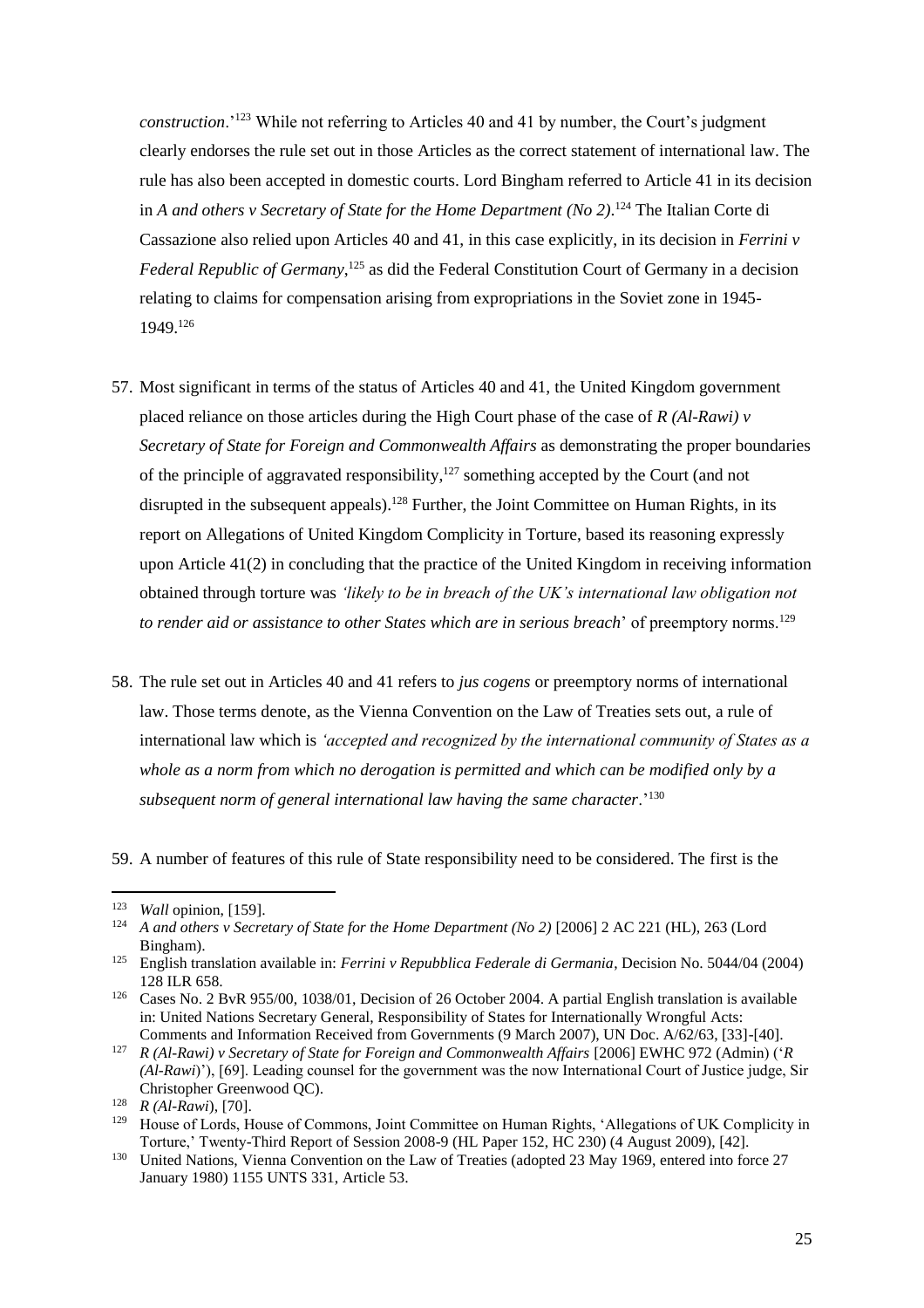range of *jus cogens* or preemptory norms potentially relevant to the actions of the United States in conducting drone strikes. The foremost example of such a norm, as the International Court of Justice recognized in the *Nicaragua* case, is the prohibition on the use of force. <sup>131</sup> The ILC, elsewhere in its Commentary on the ASR,<sup>132</sup> also lists the prohibitions on *'genocide, slavery, racial discrimination, crimes against humanity and torture*' <sup>133</sup> as *jus cogens* norms, together with the *'right to self-determination*,' <sup>134</sup> to which should be added the basic rules of IHL, which were termed *'intransgressible*' in character by the International Court of Justice in the *Nuclear Weapons* advisory opinion.<sup>135</sup> Further, as the ILC has observed, that list *'may not be exhaustive*' and does not prevent the emergence of new rules of international law generally accepted by States as having a *jus cogens* character.<sup>136</sup> At present, the rules relevant to drone strikes are the prohibition on the use of force and the basic rules of IHL.

60. The second key consideration in approaching the rule of *'aggravated responsibility*' under Articles 40 and 41 of the ASR is the meaning of the specific criteria of *'systematic*' or *'gross*' breaches. The ILC Commentary provides the following guidance:

> *'To be regarded as systematic, a violation would have to be carried out in an organized and deliberate way. In contrast, the term "gross" refers to the intensity of the violation or its effects; it denotes violations of a flagrant nature, amounting to a direct and outright assault on the values protected by the rule. The terms are not of course mutually exclusive; serious breaches will usually be both systematic and gross. Factors which may establish the seriousness of a violation would include the intent to violate the norm; the scope and number of individual violations; and the gravity of their consequences for the victims*.'<sup>137</sup>

61. Importantly, while the *intent* of a State to violate a preemptory norm is a relevant factor in the assessment of whether or not a particular violation will be *'gross*,' enlivening the *'aggravated responsibility*' regime under Articles 40 and 41, what is clear is that *intent* is not a necessary precondition to liability in every case. The rationale for this appears to be that, while a limiting

l

<sup>131</sup> *Nicaragua* case, [190]; see also ILC Commentary on Article 40, [4].

<sup>&</sup>lt;sup>132</sup> ILC Commentary on Article 26, [5].

<sup>&</sup>lt;sup>133</sup> See also the discussion at: ILC Commentary on Article 40, [5].<br><sup>134</sup> See for example, the recognition of the right by the Internations

<sup>134</sup> See, for example, the recognition of the right by the International Court of Justice in: *Accordance with International Law of the Unilateral Declaration of Independence in Respect of Kosovo (Advisory Opinion*) ICJ Rep (2010) 403, [79] and [82]; and *Case Concerning East Timor (Portugal v Australia)* ICJ Rep (1995) 90, [29].

<sup>135</sup> *Nuclear Weapons* opinion, [79].

<sup>&</sup>lt;sup>136</sup> ILC Commentary on Article 40, [6].

<sup>&</sup>lt;sup>137</sup> ILC Commentary on Article 40, [8].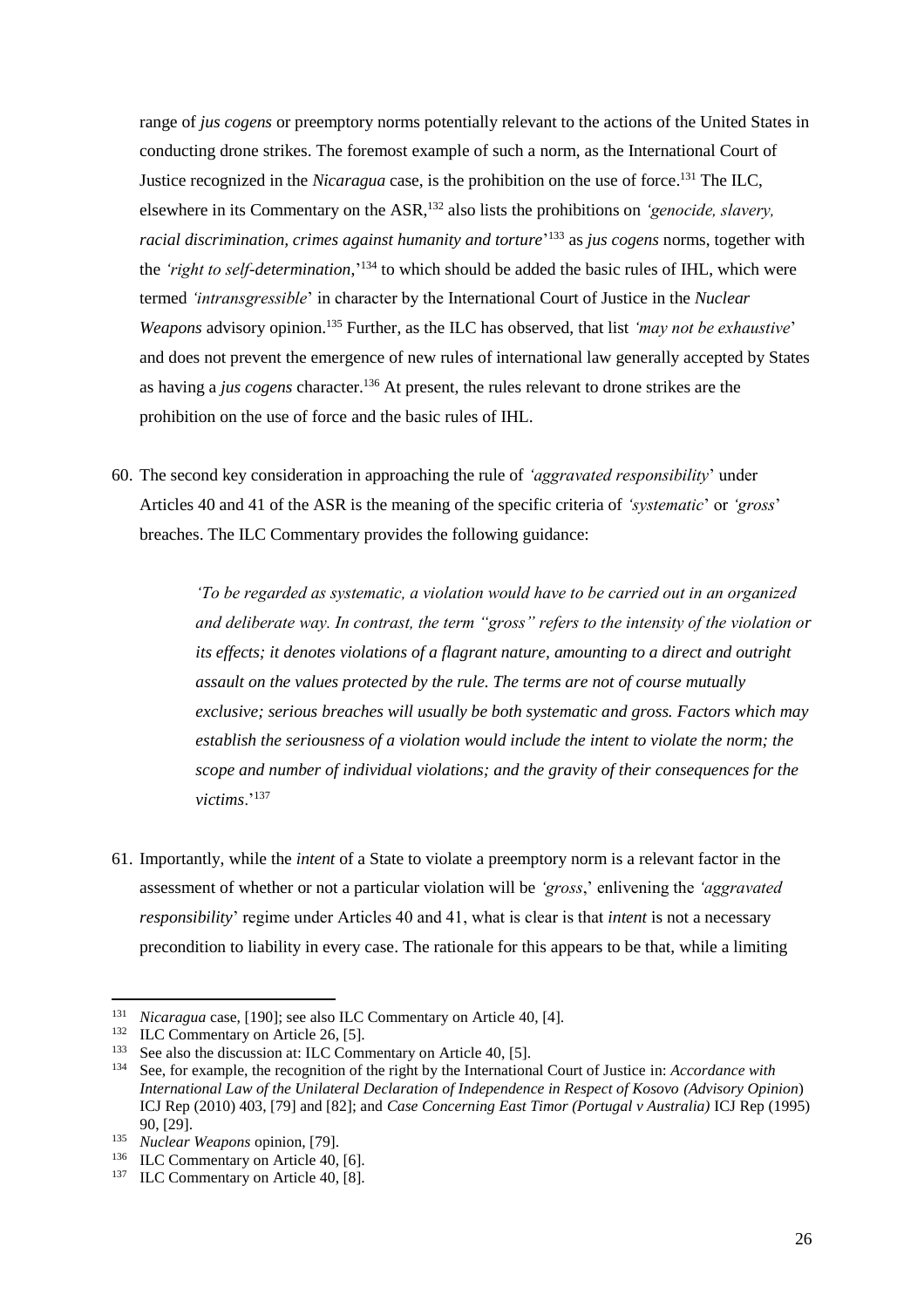factor such as an intention to assist may be acceptable in Article 16 where violations *other than*  gross violations are at issue, the more serious subject matter of Articles 40 and 41 demand a higher degree of vigilance on the part of all States.<sup>138</sup>

- 62. Against the background of the subject matter to which Articles 40 and 41 are directed, Article 41 clarifies the type of conduct which is prohibited. The most relevant aspects are in Article  $41(2)$ , which prohibits any State from either *'recogniz[ing] as lawful a situation created by a serious breach*' or *'render[ing] aid or assistance in maintaining the situation [of any serious breach]*.'<sup>139</sup>
- 63. With respect to the first circumstance recognition, the ILC Commentary explains that this *'obligation of collective non-recognition by the international community as a whole*' not only refers to *'formal recognition of these situations, but also prohibits acts which would imply such recognition*.'<sup>140</sup> That rule is supported by clear State practice at the international level, such as the non-recognition by States of the Japanese annexation of Manchuria in 1931, the Iraqi annexation of Kuwait in 1990, and the unlawful actions of the racist Rhodesian and South African governments in the 1960s and 1970s.<sup>141</sup>
- 64. With respect to the second circumstance aid or assistance in maintenance the ILC Commentary explains:

*'This goes beyond the provisions dealing with aid or assistance in the commission of an internationally wrongful act, which are covered by Article 16. It deals with conduct "after the fact" which assists the responsible State in maintaining a situation [of serious breach]. It extends beyond the commission of the serious breach itself to the maintenance of the situation created by that breach, and it applies whether or not the breach itself is a continuing one*.' 142

65. As the Joint Committee on Human Rights observed in the context of the receipt by the United Kingdom of information gained through torture by other States, *'aid or assistance*' provided after the fact of a breach may take many forms. In that context, even passive receipt of that information *'creates a market for the information produced by torture*,' thus encouraging the maintenance of

 $\overline{a}$ <sup>138</sup> See: Aust, above n 86, pp341-342.

<sup>139</sup> ASR, Article 41(2).

<sup>&</sup>lt;sup>140</sup> ILC Commentary on Article 41, [5].

<sup>&</sup>lt;sup>141</sup> ILC Commentary on Article 41, [6]-[9].

<sup>&</sup>lt;sup>142</sup> ILC Commentary on Article 41, [11].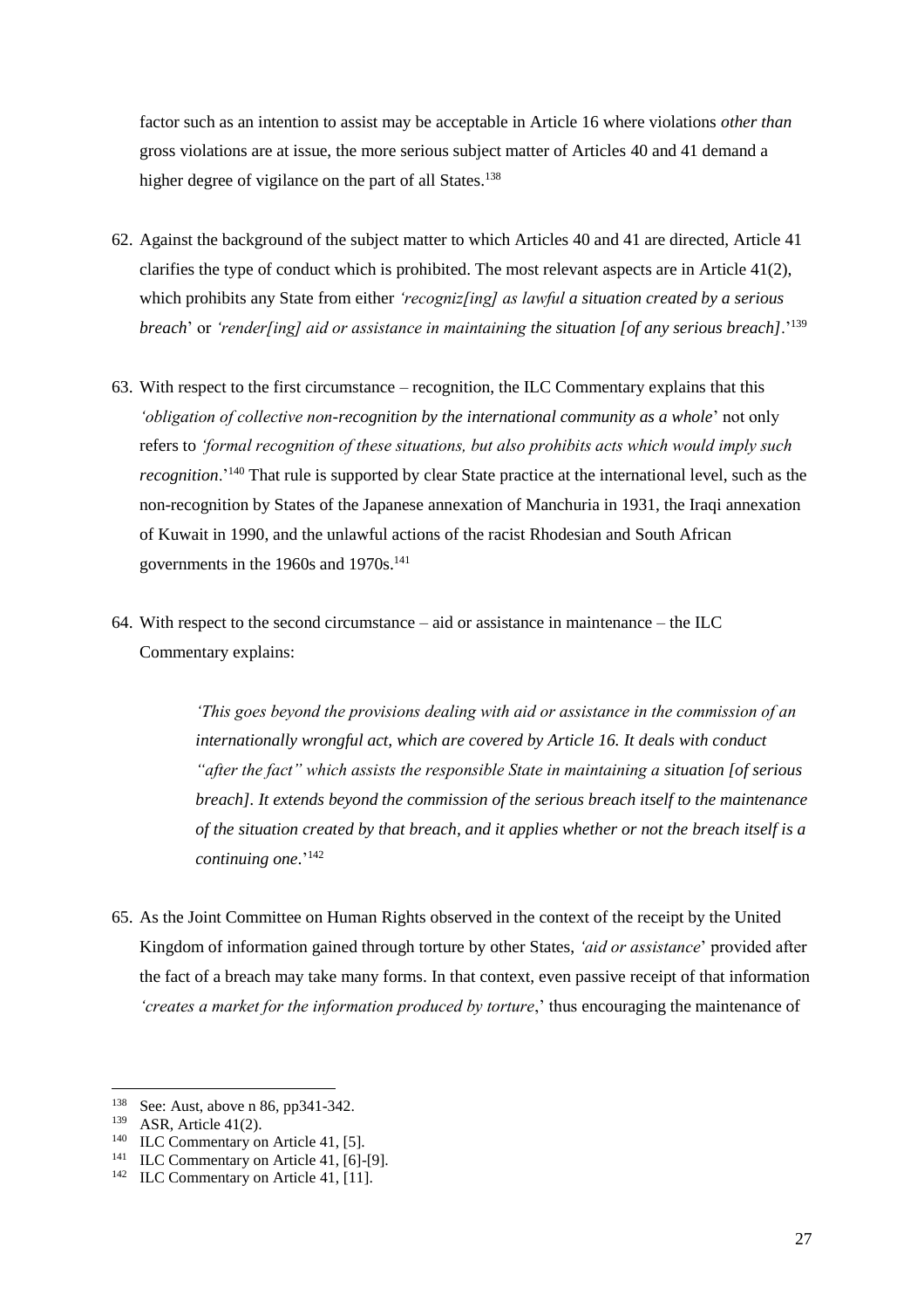the situation in which other States carry out torture.<sup>143</sup> In the context of drone strikes carried out by the United States, RW(UK) submits that, if a United States drone strike constitutes a serious violation of international law, then, regardless of any United Kingdom involvement with or before that drone strike itself, anything done by the United Kingdom *after* that drone strike which expressly or impliedly *recognizes* that United States action as lawful or renders *aid or assistance* to the maintenance of an unlawful United States drone strike policy, will mean that the United Kingdom has violated its own international obligations set out in Articles 40 and 41 of the ASR.

66. On the recognition front, actions by the United Kingdom such as failing to recall, in protest, embedded agents, failing to cut off ongoing co-operation arrangements, failing to deny landing rights to United States air force assets involved would all likely violate the principle of nonrecognition in the view of RW(UK). In respect of aid or assistance after the fact, RW(UK) considers that the United Kingdom keeping in place information-sharing or other agreements which mean that the United States is not put to the task of sourcing co-operation from other States instead would also likely qualify as assistance sufficient to render the United Kingdom liable.

#### *Complicity in Aggression*

67. In addition to the provisions of the ASR, which are of general application to a variety of different violations of international law, there is a specific additional rule of international law which provides that a State *must not* allow its territory to be used as the launching pad for acts of aggression by other States. This rule is codified in Article 3(f) of the United Nations General Assembly's resolution on the Definition of Aggression, which provides that *'[t]he action of a State in allowing its territory, which it has placed at the disposal of another State, to be used by that other State for perpetrating an act of aggression against a third State*.<sup>'144</sup> As to the status of the rule, while the fact that it is contained in a resolution of the General Assembly provides a meaningful indication of its international acceptance, that is not conclusive from the perspective of customary international law. Eminent academics have argued that the contents of key aspects of the General Assembly definition of aggression reflect customary law,<sup>145</sup> and the International Court of Justice in the *Nicaragua* case has certainly specifically endorsed another sub-article of the definition (Article 3(g) on what constitutes as *'armed attack*') as doing so.<sup>146</sup> Moreover, the full General Assembly definition – including liability for allowing territory to be used by other States for aggressive purposes – has now been adopted as the standard for the crime of aggression

<sup>143</sup> Allegations of UK Complicity, [42]. See also: Report of the Eminent Jurists Panel on Terrorism, Counter-Terrorism and Human Rights, *Assessing Damage, Urging Action* (2009), p85.

<sup>&</sup>lt;sup>144</sup> United Nations General Assembly, Resolution 3314 (XXIX) on the Definition of Aggression (1974), Article 3(f).

<sup>&</sup>lt;sup>145</sup> Jackson, above n 86, p143.<br><sup>146</sup> *Nicaragua* case [195]

<sup>146</sup> *Nicaragua* case, [195].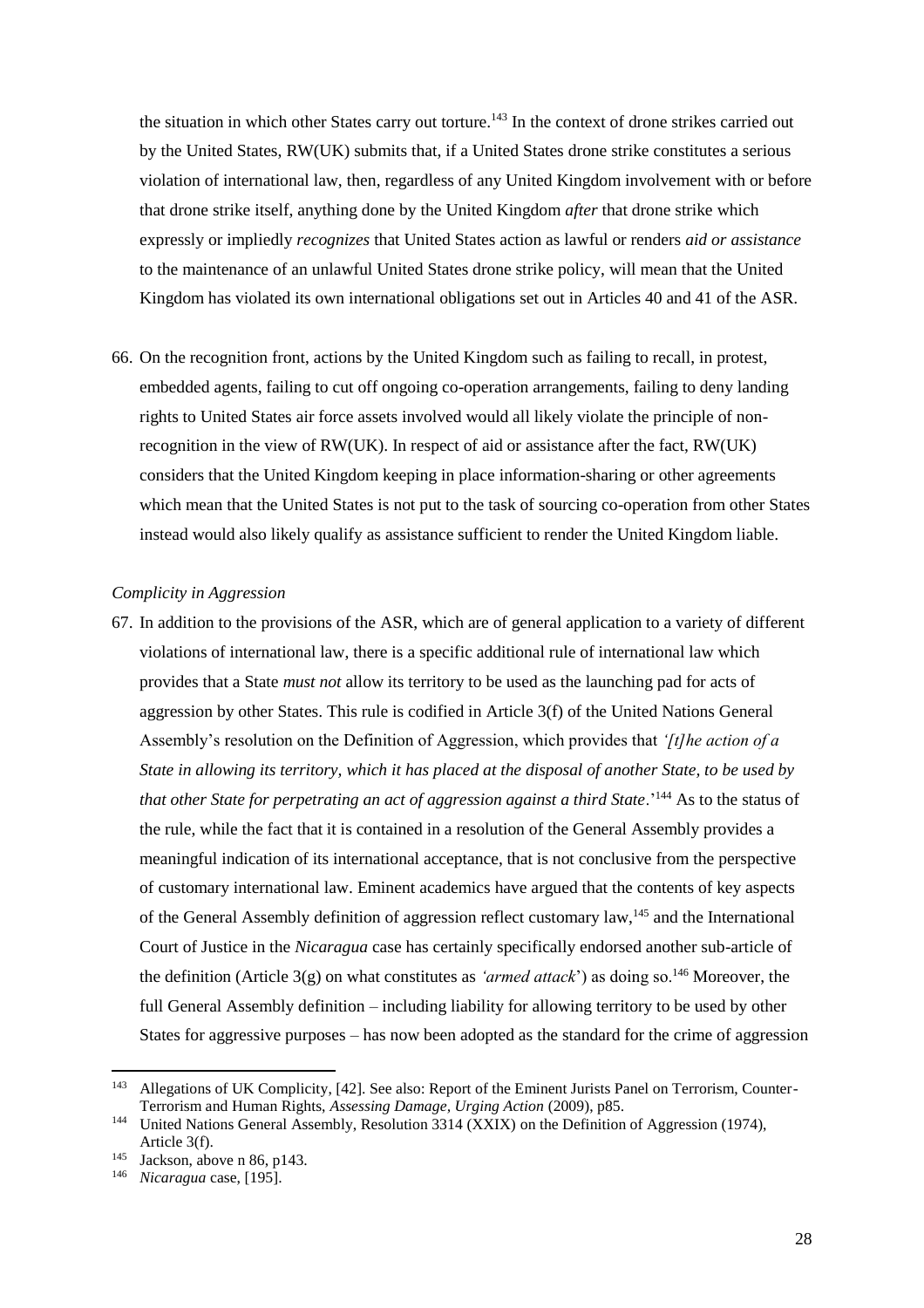for the purposes of the International Criminal Court.<sup>147</sup>

- 68. In contrast to the more complex elements of the rules on responsibility set out in the ASR, the principle of liability for complicity in aggression where territory is placed at another State's disposal is relatively straightforward. The rule is only enlivened where physical territory (understood in international law as extending to land, airspace, and territorial sea)<sup>148</sup> is provided, and where that territory is at least under the *effective control* of the providing State.<sup>149</sup> Further, as a species of aggression, the provision of territory only gives rise to liability under this rule if the other State launches from that territory an act of *aggression* (that is, an act in violation of the prohibition on the use of force), rather than simply any act which breaches international law.
- 69. The other crucial ingredient of liability under this rule is that the complicit State must have *'placed*' the territory at the disposal of the other State. The territory being *'at the disposal*' of the other State clearly conveys that the receiving State has the power to act for its own purposes on that section of territory, as is the case with the analogous situation of State organs or officials being temporarily *'placed at the disposal'* of other States.<sup>150</sup> But the use of construction *'which it has placed*' demonstrates that the complicit State must have actively decided to afford that assistance: it will not be sufficient if, for instance, a part of a State's territory is used in a clandestine fashion by another State.<sup>151</sup>
- 70. The provision of territory by the United Kingdom to other States in breach of this rule has occurred previously. In 1986, the United Kingdom (in marked contrast to France and Spain) permitted the United States to fly airstrikes against Libya from United Kingdom onshore airbases. The United Nations General Assembly condemned the airstrikes, although the relevant resolution did not explicitly mention the United Kingdom's role in them.<sup>152</sup>
- 71. Similarly, RW(UK) notes that, insofar as the United Kingdom is currently allowing the United States to make use of any bases within the United Kingdom to provide intelligence for, and plan,

l

<sup>&</sup>lt;sup>147</sup> The original Rome Statute of the International Criminal Court did not include a definition of aggression. The decision to adopt the General Assembly definition was finally agreed at the 2010 Kampala Review Conference, which provided that the Court would be entitled to exercise jurisdiction over the crime of aggression once thirty States ratified the amended definition, and the Assembly of States Parties to the ICC Statute decided to allow jurisdiction to be exercised. The thirtieth State ratification occurred on 26 June 2016 with the ratification by Palestine of the Kampala amendments, but the Assembly is yet to decide that jurisdiction may be exercised.

 $148$  Jackson, above n 86, p140.

<sup>&</sup>lt;sup>149</sup> Brownlie, above n 22, p105.<br><sup>150</sup> See: ASR Article 6: and II G

<sup>&</sup>lt;sup>150</sup> See: ASR, Article 6; and ILC Commentary to Article 6, [1]-[9].<br><sup>151</sup> Jackson shown  $26 \times 141$ 

Jackson, above n 86, p141.

<sup>&</sup>lt;sup>152</sup> United Nations General Assembly, Resolution 41/38 (20 November 1986), UN Doc. A/RES/41/38.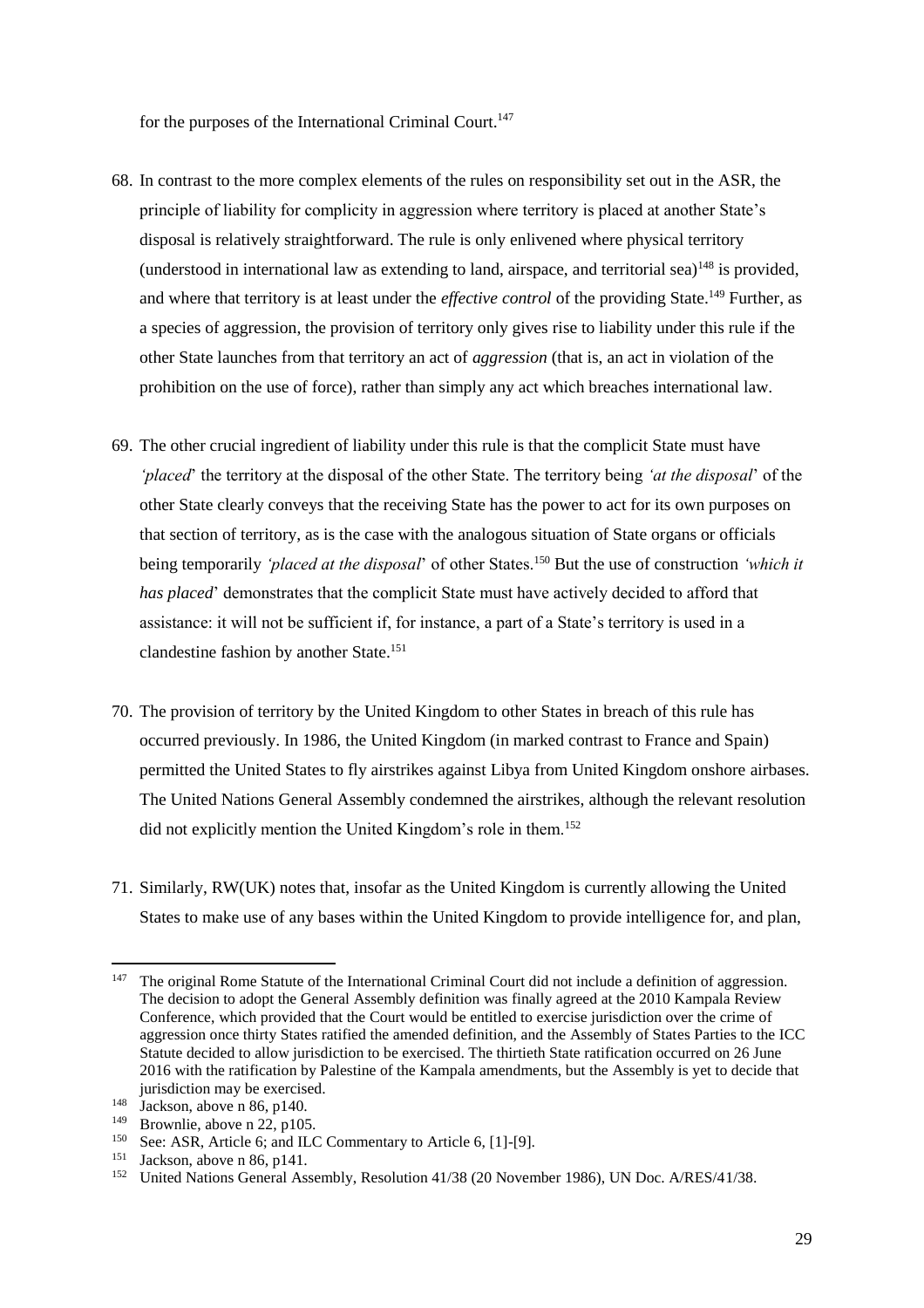armed drone strikes which violate international law, then the United Kingdom would again itself be liable at international law for that particular manifestation of complicity in aggression.

## *State Responsibility in Human Rights Law*

- 72. Just as the rule regarding liability for complicity in *aggression* through the provision of territory fixes States with liability in respect of their assistance in a specific class of internationally wrongful conduct, particular complicity rules have emerged within the context of another specific class of internationally wrongful conduct – namely, violations of international human rights. The jurisprudence of the European Court of Human Rights recognizes a series of obligations on States to refrain from activities which place individuals at the risk of harm committed by other States in certain contexts.
- 73. The most well-known obligation of this type is the principle of *non refoulement*: <sup>153</sup> a State party to the European Convention is obliged, as part of its own obligation to secure the protection of Article 3 of the Convention (the prohibition on torture or inhuman or degrading treatment or punishment), not to remove an individual to another State where that individual faces a real risk of ill treatment. In the case of *Soering v United Kingdom*, concerning an individual in custody in the United Kingdom but facing extradition to the United States to face capital murder charges in Virginia, the Court held that, as the extradition to the Virginia authorities *'would expose [the prisoner] to a real risk of treatment going beyond the threshold set by Article 3*' the United Kingdom decision *'to extradite [him] to the United States would, if implemented, give rise to a breach of Article 3*.'<sup>154</sup> The same principle has been affirmed by the international human rights tribunals, the United Nations Human Rights Committee<sup>155</sup> and the Convention Against Torture Committee.<sup>156</sup>
- 74. Indeed, at international human rights law, the principle has been broadly to extradition leading to any real risk of rights violations, whatever may be those rights. The United Nations Human Rights Committee stated in the seminal case of *Kindler v Canada*:

<sup>153</sup> <sup>153</sup> The European Convention concept of *non refoulement* derives from the equivalent principle in the context of asylum law set out in the United Nations General Assembly, Convention Relation to the Status of Refugees (adopted 28 July 1951, entered into force 22 April 1954) 189 UNTS 137, Article 33.

<sup>154</sup> *Soering v United Kingdom* (1989) 11 EHRR 439; [1989] ECHR 14, [111].

<sup>155</sup> See: Human Rights Committee, *General Comment 31* (26 May 2004), UN Doc. CCPR/C/21/Rev.1/Add.13, [12]; *Pillai v Sri Lanka* (25 March 2011), UN Doc. CCPR/C/101/D/1763/2008, [11.4] and Individual Opinion of Keller, Motoc, Neuman, O'Flaherty, and Rodley, pp21-22; *Munaf v Romania* (21 August 2009), UN Doc. CCPR/C/96/D/1539/2006, [14.2]; and *C v Australia* (13 November 2002), UN Doc. CCPR/C/76/D/900/1999, [3.2] and [8.5].

<sup>156</sup> See, for instance: *Arkauz Arana v France* (5 June 2000), UN Doc. CAT/C/23/D/63/1997; *Khan v Canada* (15 November 1994), UN Doc. CAT/C/13/D/15/1994; and *Jahani v Switzerland* (23 May 2011), UN Doc. CAT/C/46/D/357/2008.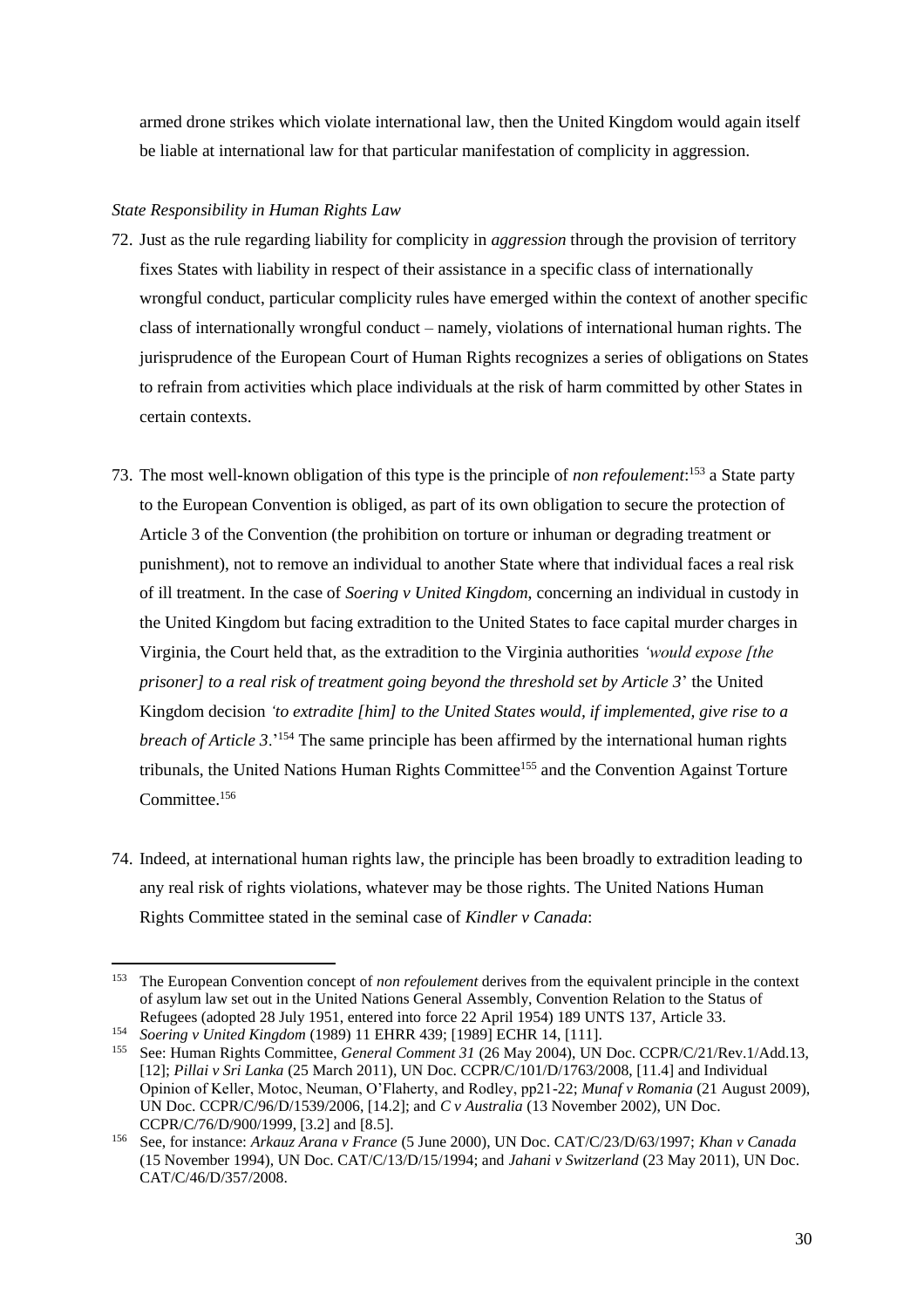*'If a State party extradites a person within its jurisdiction in circumstances such that as a result there is a real risk that his or her rights under the Covenant will be violated in another jurisdiction, the State party itself may be in violation of the Covenant*.'<sup>157</sup>

- 75. But despite the apparent breadth of that formulation, the principle has in fact only been relied upon before the Human Rights Committee in cases relating to risks of violation of the right to life<sup>158</sup> and the prohibition against torture.<sup>159</sup>
- 76. In the European Convention context, the principle has been extended to the context of Article 5 (the right to liberty and security and protection from arbitrary detention) in the case of *El Masri v*  Macedonia,<sup>160</sup> and reaffirmed in the two cases establishing the liability of Poland for transferring terror suspects into CIA secret detention despite the *'foreseeable serious risk*' of ill-treatment contrary to Articles 3 and 5 of the Convention.<sup>161</sup>
- 77. While the case law relates to situations where a State is on the verge of taking one particular type of action – the extradition of a prisoner – there is some academic support for the argument that there is a more general rule in human rights law which applies to other ways in which a State might facilitate torture carried out by another State. Dr Jackson suggests that cases like *Soering v United Kingdom*:

*'should be read as establishing what can be seen as a narrow preventive complicity rule. It prohibits States from engaging in a very specific form of complicity in torture – the provision to the principal State of the person of the potential victim. It is preventive because it arises where there is a real risk of the principal wrong occurring.*

*Understood in this way… that there is no good reason to confine its application to one very specific form of complicity. The ways that a State might facilitate torture carried out by another State are manifold – the sharing of intelligence, sale of equipment, or provision of technical support. No matter the form of complicity, what should matter is the degree to which it contributes to the principal wrong. This is how doctrines of* 

l

<sup>157</sup> *Kindler v Canada* (30 July 1993), UN Doc. CCPR/C/48/D/470/1991, [13.2].

<sup>158</sup> See, for instance: *Yin Fong v Australia* (23 November 2009), UN Doc. CCPR/C/97/D/1442/2005; and *Israil v Kazakhstan* (31 October 2011), UN Doc. CCPR/C/2013/D/2024/2011.

<sup>&</sup>lt;sup>159</sup> See above n 155.<br><sup>160</sup> El Masri v Mace

<sup>160</sup> *El Masri v Macedonia* (2013) 57 EHRR 25; [2012] ECHR 2067 (Grand Chamber).

<sup>161</sup> *Nashiri v Poland* (2015) 60 EHRR 16; [2014] ECHR 833,[517]-[519] and [530]-[532]; and *Husayn v Poland* [2014] ECHR 834, [512]-[514] and [524]-[526].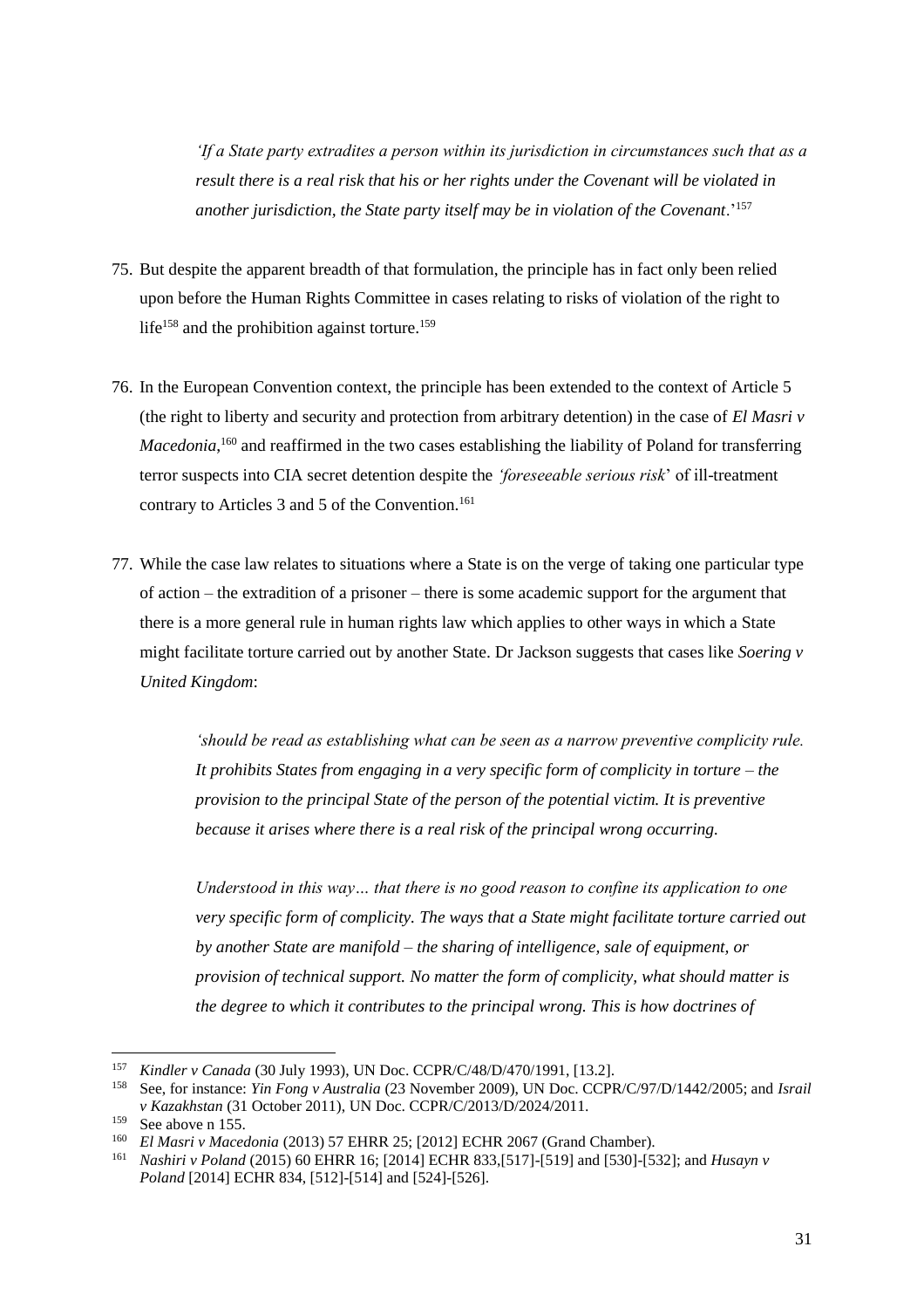*complicity ordinarily operate in municipal criminal law, municipal private law, international criminal law, and the law of State responsibility*.'<sup>162</sup>

78. Given that the *Soering v United Kingdom* bar against extradition to face torture has already been extended within human rights jurisprudence to apply to extradition to face other human rights violations – in particular violations of the right to life – RW(UK) submits that there is no barrier in principle to suggest that a rule of complicity in human rights law may exist where State A is prohibited from taking any action (whether it be by extradition, by provision of intelligence, by provision of landing rights, etc) which facilitates a violation of human rights by State B (whether the rights violated be the prohibition on torture, the right to life, the freedom from arbitrary detention, etc) in circumstances where a real risk of that violation is foreseeable to State A. Under this rule, were the United Kingdom to have foresight that the actions of the United States posed a real risk of violation of the human right to life, RW(UK) notes that the United Kingdom would itself be liable for violation of the right to life at international human rights law.

#### **Conclusions as to the United Kingdom's Liability**

 $\overline{a}$ 

- 79. As set out above, there are stringent international standards applying to the United States drone strike programme. Those strikes, constituting a *prima facie* violation of the territorial sovereignty of the States they hit, will only be lawful if conducted with the consent of those States (something which appears absent at present) or in self-defence (and the standards applied by the United States to judge self-defence, particularly the approach taken to the 'imminence' criterion is out of step with international law). Accordingly, those strikes are likely to violate public international law.
- 80. Further, those strikes, insofar as they are not in fact necessary to deal with imminent military threats, fail to distinguish between civilian and military targets, or are disproportionate, will constitute serious violations of IHL. On the basis of the limited information publicly available to make an assessment, it appears that such violations are made out. Given the failure to comply with IHL, drone strikes by the United States would also appear to violate international human rights law, and participants would appear to be exposed to criminal liability as well.
- 81. Thus the United Kingdom is likely supporting a programme whereby the United States commits unlawful acts with regularity. The support provided by the United Kingdom, which currently appears to be by way of GCHQ providing location intelligence and the government allowing the United States military and spy agencies to use bases located within the United Kingdom for

<sup>162</sup> Jackson, 'Freeing *Soering*: The ECHR, State Complicity in Torture, and Jurisdiction' (2016) 27(3) *European Journal of International Law* 817, 826.